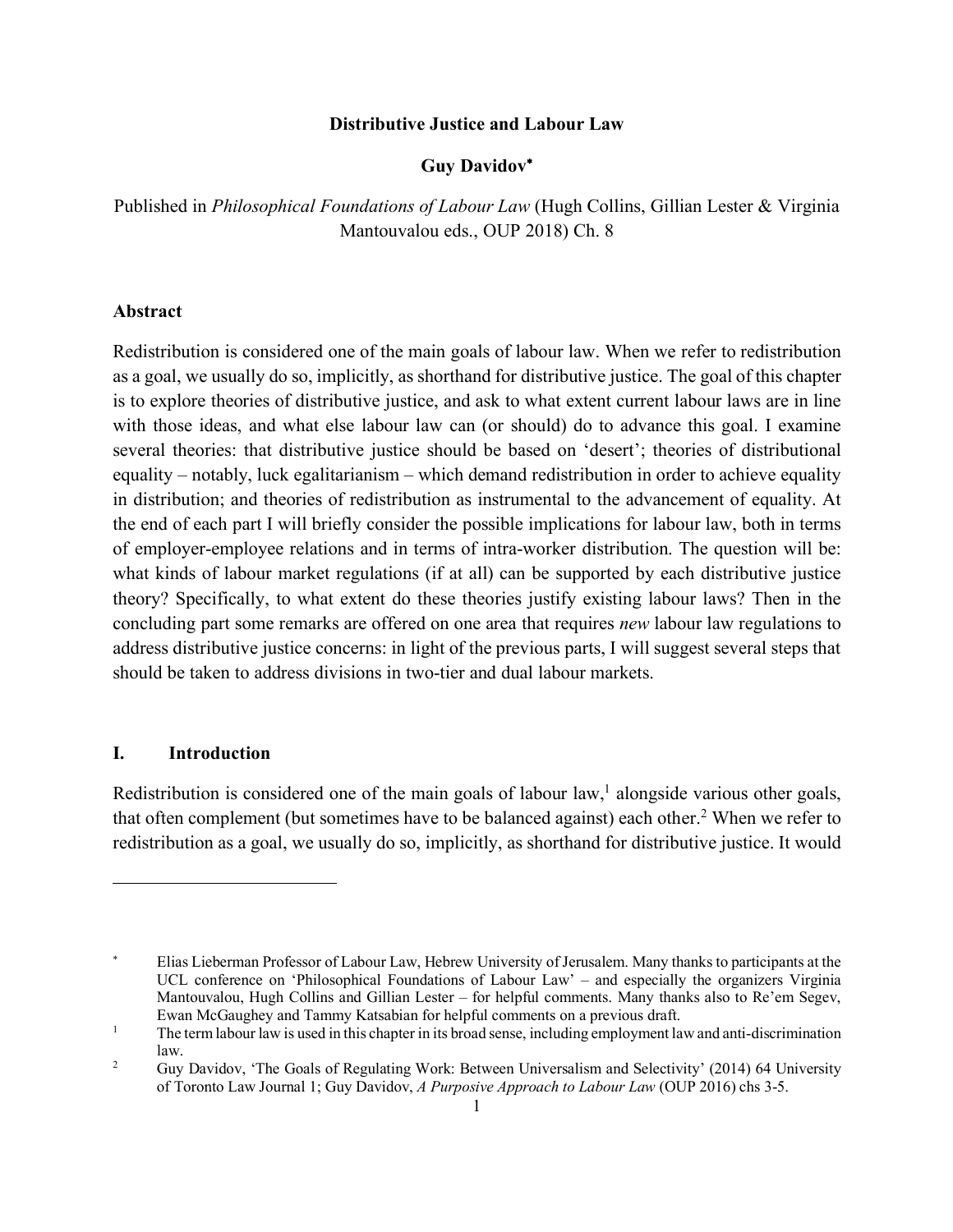be useful to explore, then, theories of distributive justice, and ask to what extent current labour laws are in line with those ideas, and what else labour law can (or should) do to advance this goal.<sup>3</sup> The discussion will focus on the distribution of income and job opportunities – with some brief references to distribution of power and risks as well, where appropriate.4

It should be clarified at the outset that there are many other reasons for redistribution, quite apart from distributive justice. For example, redistribution can be required to protect workers' dignity, or freedom from non-domination,<sup>5</sup> and so on. However, in the context of justifying, explaining and interpreting labour laws, if the goal is to protect dignity (for example), then this point should be made explicitly. We should assume that *all* rights have a positive aspect, and protecting (or advancing) them will sometimes require the allocation or redistribution of resources. If we say that a minimum wage law is justified for reasons of (a) protecting dignity and (b) redistribution, $6$  the latter has no independent meaning as an argument if it only follows from the former. To the extent that there is an *independent* justification for redistribution it relies on an attempt to advance distributive justice. Accordingly, notwithstanding the fact that dignity (for example), in itself, could require redistribution, and without downplaying in any way the importance of such redistribution, the current chapter will focus on ways in which redistribution is required for other, independent reasons, which are more properly termed distributive justice.

There is one exception in which it makes sense to include *instrumental* justifications of redistribution in the current discussion, and it has to do with the relations between distributive justice and equality (or egalitarianism). The philosophical literature often uses the terms interchangeably. Justice requires equality, and the distribution required to achieve equality can either be called distributive justice or be seen as part of equality. However, there is a difference

<sup>&</sup>lt;sup>3</sup> Law-and-economics scholars often argue that redistribution should be performed only through taxation and government spending/welfare payments. But many others have made good arguments in support of redistribution through other legal rules – including private law – as well (for a brief discussion and references see Davidov, A Purposive Approach (n 2) 58). As a matter of practice, there is no doubt that labour laws have a redistributive role, so for current purposes it is not necessary to engage in this debate.

<sup>&</sup>lt;sup>4</sup> There are different views on whether power and risks should be considered part of the distributive justice discussion. For broad views concerning the subject matter of redistribution see, e.g., Jonathan Wolff and Avner de-Shalit, *Disadvantage* (OUP 2007) 6; Hila Shamir, 'Between Home and Work: Assessing the Distributive Effects of Employment Law in Markets of Care' (2009) 30 Berkeley Journal of Employment & Labor Law 404, 426-8. But see, in contrast, Iris Marion Young, *Justice and the Politics of Difference* (Princeton UP 1990) ch 1 (criticising the over-extension of the logic of distribution to non-material things or relations). For further discussion see David Miller, *Principles of Social Justice* (Harvard UP 1999) ch 1.

<sup>5</sup> Frank Lovett, 'Domination and Distributive Justice' (2009) 71 Journal of Politics 817.

<sup>&</sup>lt;sup>6</sup> Guy Davidov, 'A Purposive Interpretation of the National Minimum Wage Act' (2009) 72 Modern Law Review 581.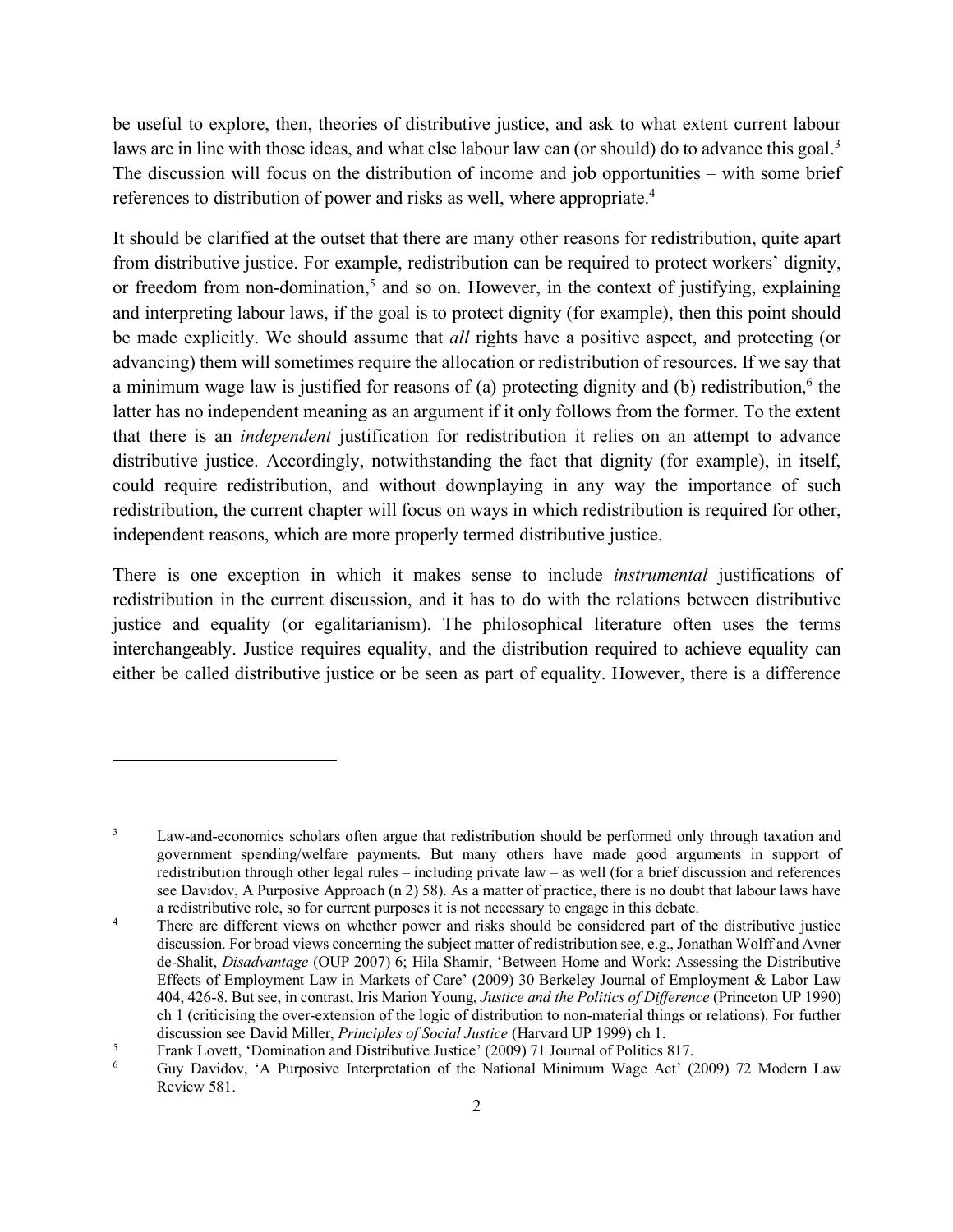even for philosophers between 'distributional equality'<sup>7</sup> and other forms of equality (legal/social/political etc.). For lawyers the term equality usually means anti-discrimination, and while legal scholars referring to equality as a *normative* ideal often use a broader understanding, for the most part in the legal mind arguments for equality do not challenge the basic distribution of resources in society. In theory, arguments for equality can certainly go to the extent of advocating equality of distribution, but given the current convention regarding the meaning of this term, it makes sense to maintain (at least for current purposes) the distinction between justifications of equality/non-discrimination and those of distributive justice, in the sense of *distributional* equality. However, given the close proximity between these ideas, arguments for redistribution in support of (other kinds of) equality will also be considered in this chapter.

Alongside the theoretical interest in exploring the role of distributive justice within labour law, my practical motivation in pursuing this line of research lies in the growing division between different groups of workers, for example in two-tier and dual labour markets. Such divisions often (or at least sometimes) appear to result from arbitrary reasons, creating resentment among large groups in society. While these divisions are hardly new, they have been exacerbated in recent years, creating increased interest in the role labour law plays – and the role it should play – in addressing conflicts between different groups of workers.<sup>8</sup> The distribution of resources created by these labour market phenomena appears (at least on its face) to be *unjust* – hence the need to examine it through the lenses of distributive justice.

Accordingly, the goal of this chapter is to provide a brief review of distributive justice theories and examine the implications for labour law. Part II is dedicated to the view that distributive justice should be based on 'desert'. On this view, people should get what they deserve, given their contribution, or effort, or some other quality representing moral worth. This is perhaps the most intuitive approach, although it has been somewhat discredited by philosophers. Part III reviews theories of distributional equality, which demand redistribution in order to achieve equality in distribution. This is based on a rather radical idea of equality, in the sense that society cannot satisfy itself with treating all individuals equally; it also has to redistribute in order to eliminate previous (including inborn) disadvantages. There are many different theories about what should be equalised – whether income, resources, opportunities, well-being, access to advantage or capabilities – but they all share the same starting point of challenging the previous and 'natural'

<sup>7</sup> For this term see Ronald Dworkin, 'What is Equality? Part 1: Equality of Welfare' (1981) 10 Philosophy & Public Affairs 185. Another term that is sometimes used is *economic* equality; see, e.g., Stuart White, *Equality*  (Polity Press 2007) 7.

<sup>&</sup>lt;sup>8</sup> See Guy Mundlak, 'The Third Function of Labour Law: Distributing Labour Market Opportunities among Workers' in Guy Davidov and Brian Langille (eds), *The Idea of Labour Law* (OUP 2011) 315; ACL Davies, 'Identifying 'Exploitative Compromises': The Role of Labour Law in Resolving Disputes Between Workers' (2012) 65 Current Legal Problems 269.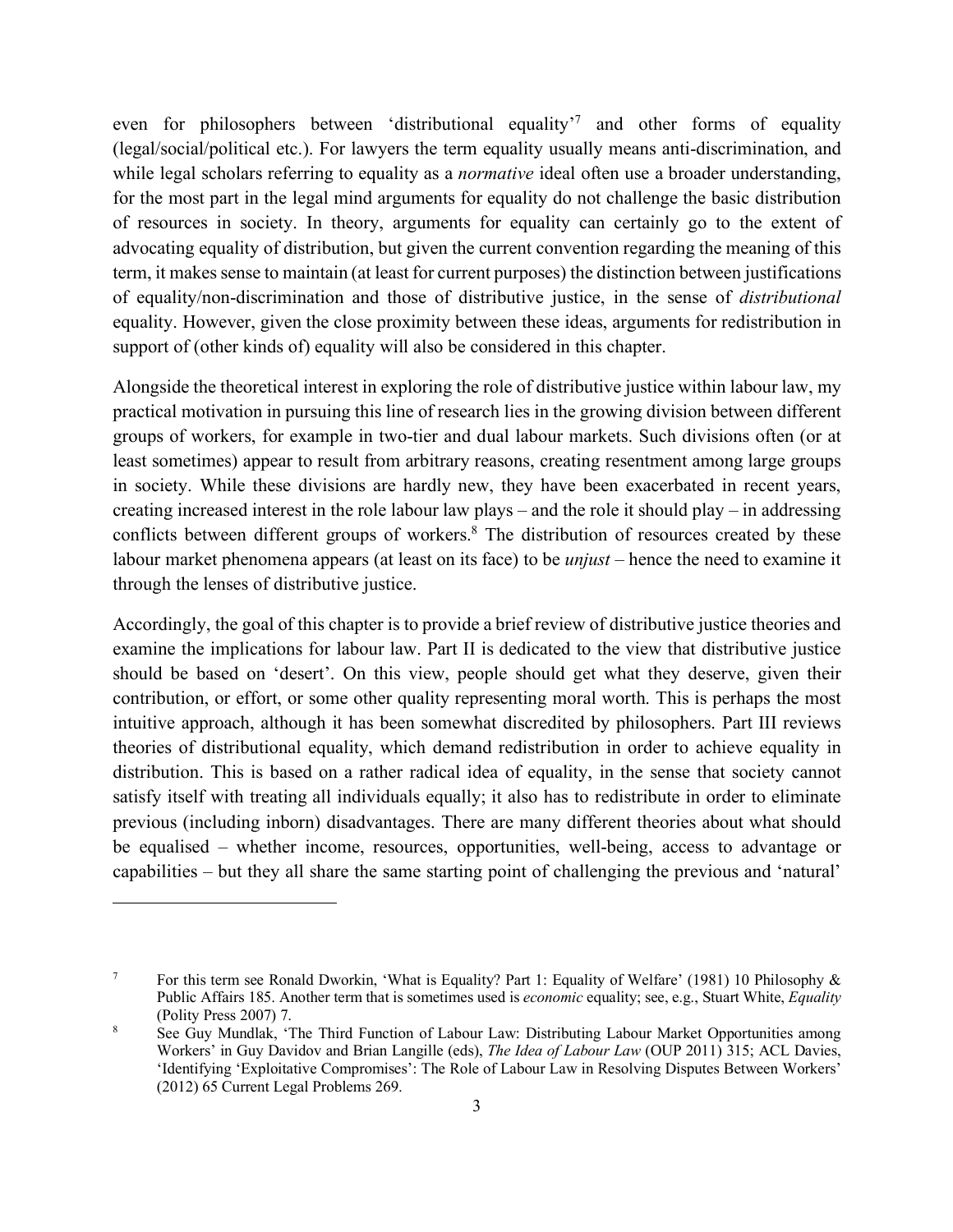allocation of resources. Part IV then moves to consider redistribution as instrumental to the advancement of equality. This view puts emphasis not on distribution *per se* but on equality of status. Redistribution is justified only to the extent it is needed to allow each individual to function as equal in society.

The philosophical literature on these issues is enormous. I cannot do justice to it here, nor claim sufficient expertise to confront all its nuances. My review will be cursory, but hopefully sufficient for our current purposes: at the end of each part I will briefly consider the possible implications for labour law, both in terms of employer-employee relations and in terms of intra-worker distribution.<sup>9</sup> The question will be: what kinds of labour market regulations (if at all) can be supported by each distributive justice theory? Specifically, to what extent do these theories justify existing labour laws? I will not attempt to choose between the different theories; to a large extent, they can live side by side, and in any case, the idea is to put forward the connections between distributive justice theories and labour law, allowing readers to decide for themselves which theories they find convincing and draw the conclusions accordingly. Finally, in the concluding part (part V) some remarks are offered on one area that requires *new* labour law regulations to address distributive justice concerns: in light of the previous parts, I will suggest several steps that should be taken to address divisions in two-tier and dual labour markets.

#### **II. Desert-Based Distribution**

 $\overline{a}$ 

The idea that people should 'get what they deserve' seems to accord with common-sense conceptions of justice. We would probably all agree, for example, that research grants should be allocated based on merit, or that an opening in our Faculty should be filled by offering the job to the most deserved. Is it generally the case that resources should be distributed based on desert? It would be highly difficult and problematic to engage in assessing the general moral worthiness of individuals as a basis for dividing resources;<sup>10</sup> but why not allocate resources based on desert/merit that is *relevant to the resource being distributed*?11 In the context of the labour market, shouldn't

<sup>&</sup>lt;sup>9</sup> There are several 'sites' in which distributive justice issues may arise: (a) between a specific employer and a specific employee; (b) between different workers at the same workplace; (c) between different groups of workers across workplaces; (d) between capital and labour at the societal level; and (e) the last two also at the global level. I focus mostly on (a) and (b) which are the main concern of labour law, with some brief references to (c) where relevant. The other two levels are out of the scope of the current contribution.

<sup>10</sup> John Rawls, *A Theory of Justice* (first published 1971, rev edn, Harvard UP 1999) 274-5. I put aside, for now, the idea that distributive justice should take into account people's responsibility for their actions; this will be discussed separately below.<br>
See Miller (n 4) ch 7 (justifying distribution based on desert by reference to 'performance') and see especially

p135 (the kind of performance relevant to desert depends on the context).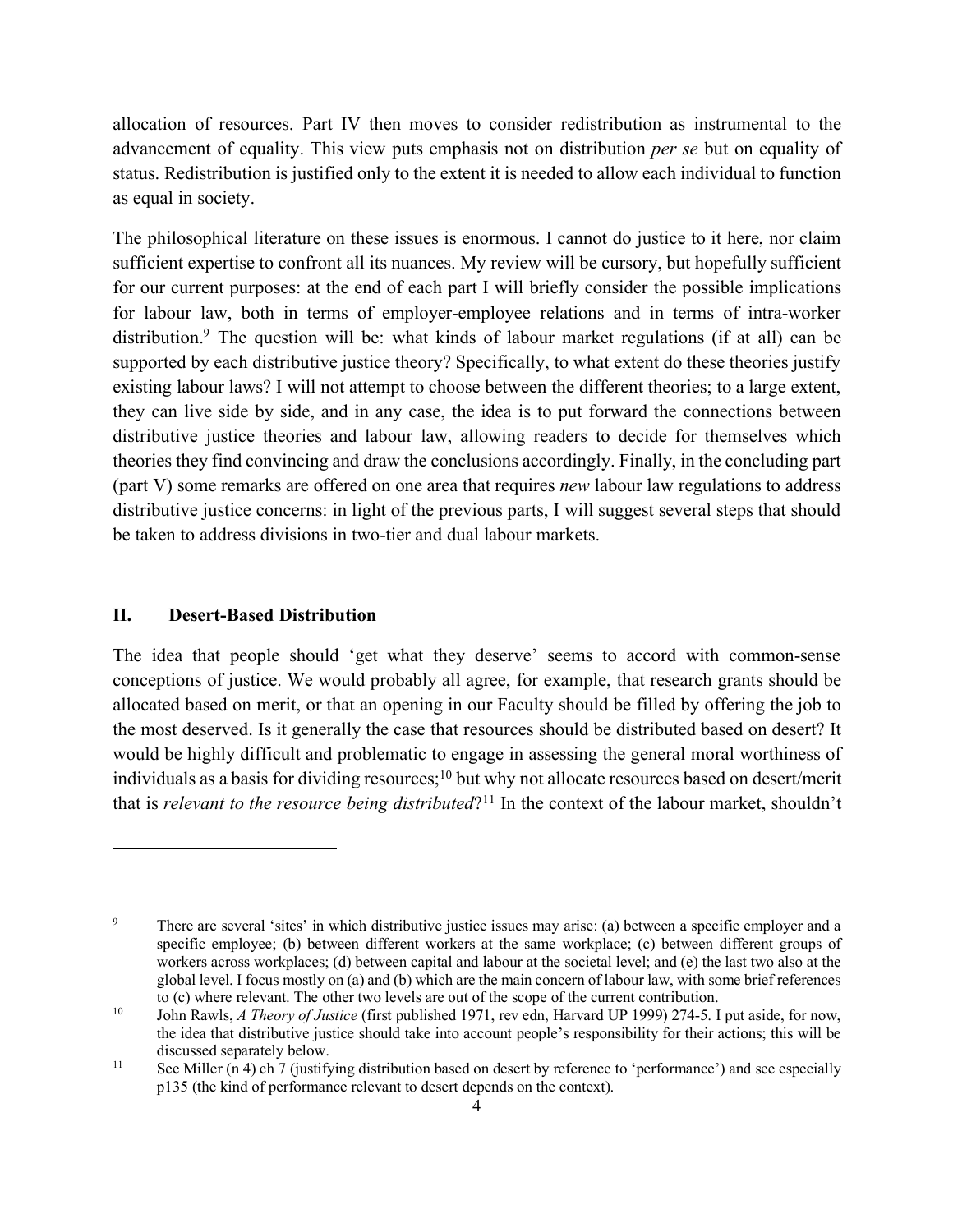we reward people for their contribution (actual or potential), or their effort? To some extent, of course, this is what the market does, so desert-based theories can be invoked to justify the 'free market'. But the market does this very crudely (and often fails). Moreover, the market is designed first and foremost to maximise utility/efficiency, not to distribute according to desert – although workers can generally be expected to receive compensation in line with their contribution, this is subject to constraints of supply and demand. Therefore, if distributing according to one's contribution or effort is *justified*, this can support some interventions in the market to correct unjustified results.

It may be useful to start thinking about this by considering an extreme example. Lebron James has a unique set of talents and physical qualities which made it possible for him to become the best basketball player in the world of his generation. As a result, he earns many millions of dollars each year from playing basketball and from related endorsements. Can the rest of us complain about this distribution? James has to work hard to succeed as a basketball player, and surely, he deserves reward for this effort. But it is reasonable to assume that the level of effort required is not different from that required in many other jobs. So, by far the largest share of his compensation rewards his inborn talents (that rely also on his physical qualities). Does he *deserve* to earn so much more money than the rest of us?

Let us put aside the issue of incentives. It could be argued that if James does not get to enjoy all the rewards of his talents he will not bother to make an effort to train and develop his talents, and as a result we will all lose. The extreme version of this argument is surely incorrect, as even with high levels of taxation he will still have enough monetary incentive to work hard. There are also of course non-monetary rewards that come with professional success. But more importantly, these are considerations related to maximising utility/efficiency and not distributive justice. They should be taken into account separately, and perhaps balanced later on against considerations of distributive justice. But first we have to ascertain what distributive justice requires in this situation.

One could answer that if the public is interested in what James has to sell, and people are willing to pay a lot of money to enjoy watching him play, then the distribution created by this set of contracts is just. Everybody is happier thanks to James, so he deserves the rewards. But this assumes that he deservedly 'owns' his talents and all of their fruits.12 This assumption was contested by John Rawls in his critique of desert-based distribution, when he pointed out that 'the initial endowment of natural assets and the contingencies of their growth and nurture in early life

<sup>12</sup> See Robert Nozick, *Anarchy, State and Utopia* (Basic Books 1974) 161-3 (Wilt Chamberlain example). I will not discuss Nozick's theory here; although he described it as a theory of distributive justice (ibid 149) it is concerned with the acquisition of property. Arguments for private property are based on other normative justifications, quite separate from the ones considered here under the heading of distributive justice.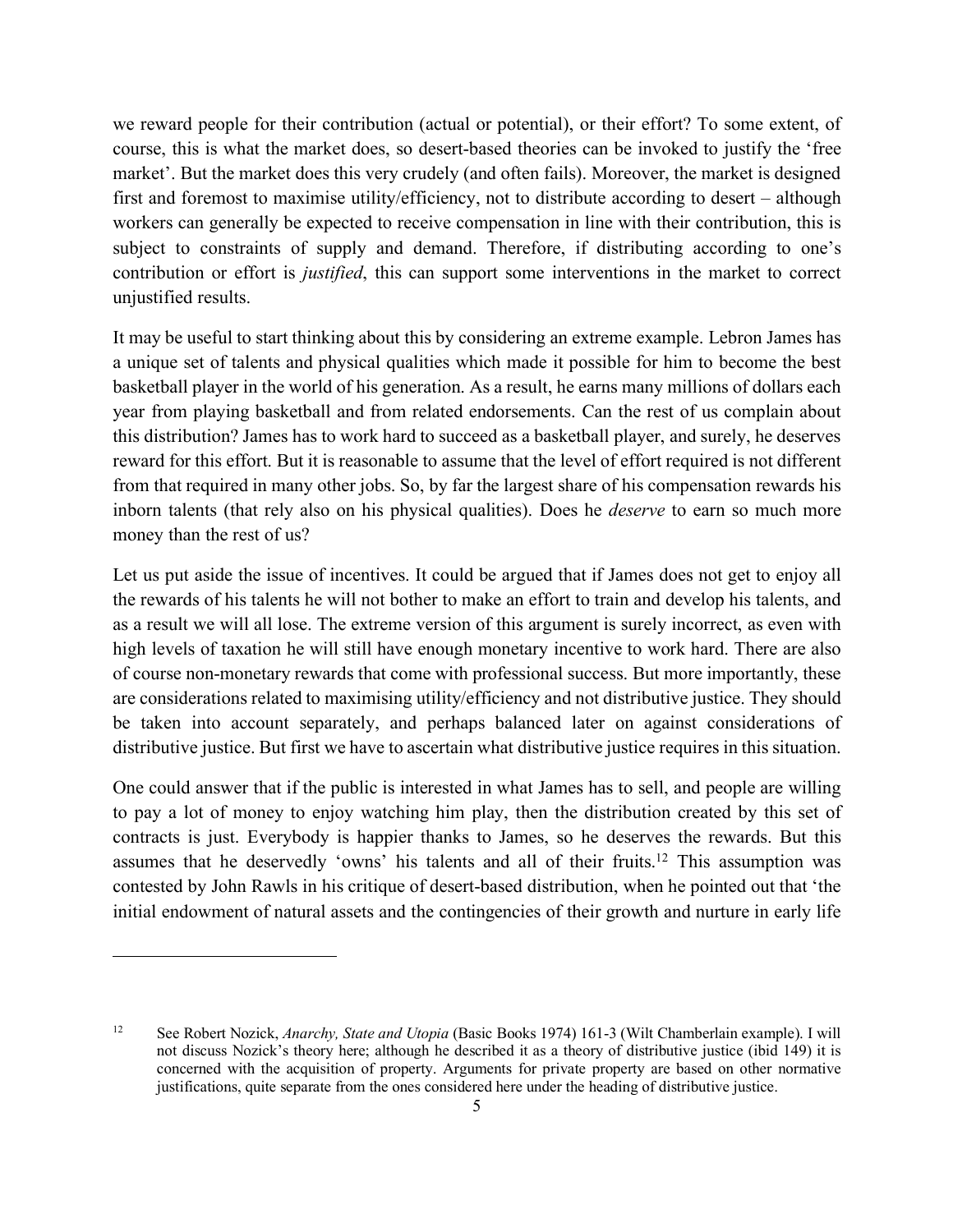are arbitrary from a moral point of view', and even 'the effort a person is willing to make is influenced by his natural abilities and skills and the alternatives open to him'.13 This line of thought was developed by a number of philosophers who have later been dubbed 'luck egalitarians'.<sup>14</sup> While luck egalitarians differ on what exactly has to be equalised – an issue I will discuss in the next part – they all agree that people should not suffer the consequences of bad luck. Factors beyond our control (such as the level of talent) should not form the basis for decisions about distributions and cannot in themselves justify an existing (or market) distribution. On the contrary, distributive justice requires us to neutralise, as much as possible, the impact of the unequal allocation of talents, physical qualities and other attributes and abilities.

The idea that because all people are fundamentally equal the distribution should *make* us equal, despite differences in talent and other such differences beyond our control, is likely to be appealing to some but reprehensible to others. This basic disagreement is probably rooted in the question of whether one can complain or make demands when nobody else is at fault. Although sometimes the advantage enjoyed by some people is socially constructed and not 'objective' – for example the conception of what is pretty/attractive that allows some people to enjoy rewards – quite often there are objective advantages to having a talent. If one has the good fortune of possessing useful talents or the bad luck of not having them, there is obviously no-one to blame. Elizabeth Anderson has argued that a conception of justice should be interpersonal, that is, can include only demands that people can make from others. <sup>15</sup> People with less talent do not have any valid claim against people with more talent; therefore, according to Anderson, the distribution of talents is not unjust and does not require redress. But it is difficult to accept the claim that justice is necessarily limited in this way.16 There is no reason why we cannot demand, as a matter of justice, the correction of results created by nature, if we find this to be warranted.<sup>17</sup>

There are two other and perhaps more convincing replies that we can make to luck egalitarians, and they are more practical than principled. First, we each have a 'package' of talents, physical

<sup>&</sup>lt;sup>13</sup> Rawls (n 10) 274. As noted by Daniel Markovits, 'How Much Redistribution Should There Be?' (2003) 112<br>Yale Law Journal 2291, 2295-6, the same point was made much earlier by John Stuart Mill.

<sup>&</sup>lt;sup>14</sup> See Elizabeth S Anderson, 'What Is the Point of Equality?' (1999) 109 Ethics 287 for this term. For a prominent example of luck egalitarianism see G A Cohen, 'On the Currency of Egalitarian Justice' (1989) 99 Ethics 906.

<sup>&</sup>lt;sup>15</sup> Elizabeth Anderson, 'The Fundamental Disagreement between Luck Egalitarians and Relational Egalitarians' (2012) 40 Canadian Journal of Philosophy 1.

<sup>&</sup>lt;sup>16</sup> For the view that people have a *duty to justify* any superior position they have relative to others see Shlomi Segall, *Equality and Opportunity* (OUP 2013) 22-3. Note that one need not accept this position either in order to conclude that as a society we should intervene to offset specific inequalities.

<sup>&</sup>lt;sup>17</sup> According to Anderson, if some people make more (thanks to their talents) it is not to anyone's disadvantage. This ignores the fact that one's status in society is relative to others. Moreover, even if it is objectively beneficial to be smart (for example), the rewards that the market bestows on this quality are not in themselves 'natural'; the market is a construct which we devise as a society and we are therefore responsible for.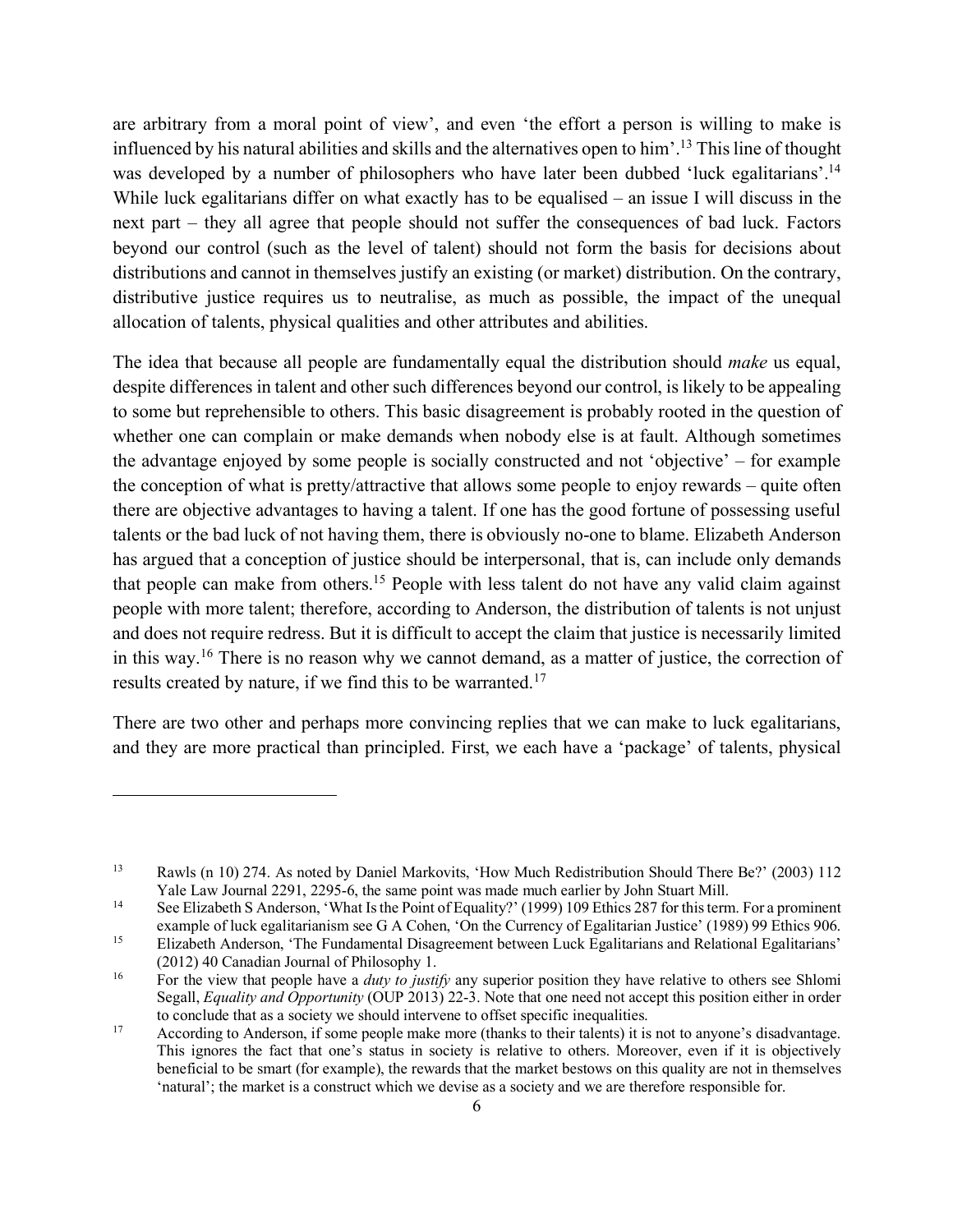qualities as well as other good and bad attributes; and we each have our share of good and bad luck in different areas of life. It could certainly be the case that Lebron James had some bad luck (or lack of talents) in other parts of his life; he is not necessarily happier than the rest of us. It is not possible to separate one part of the 'package' from others. Some people have the gift of being kind and sociable and they enjoy some rewards for these attributes (not necessarily monetary rewards) on a daily basis. Others have the good fortune of finding the perfect match for a partner. Yet others have marketable talents which make them rich, but at the same time they could be miserable because of other misfortunes. It seems unfair to 'equalise' one part of the package while ignoring other parts that are not quantifiable and might pull in other directions. In other words, if we take the idea of luck egalitarianism to its logical conclusion, it requires full equality of welfare/well-being. I will return to this option in the next part; for now, suffice it to say that it is clearly impractical. Admittedly, however, this argument has only limited power because at the end of the day, we all want more money; and if luck should be neutralised, by redistributing money at the very least we will get *closer* to just distribution. Some could argue that the non-monetary parts of the 'package' can be assumed to be similar (and then ignored), given that it is impossible to assess them.

A second practical objection to luck egalitarianism maintains that it is impossible to distinguish between choice and circumstance, or (more specifically) between effort that is voluntary (made by choice) and effort that is rooted in inborn characteristics.18 As noted by Samuel Scheffler, 'people's voluntary choices are routinely influenced by unchosen features of their personalities, temperaments, and the social contexts in which they find themselves'.19 The question is whether this should lead us to ignore effort altogether, or to ignore the inborn differences altogether,<sup>20</sup> or rather (which seems most reasonable to me) to take both of them into account.

Overall, while the argument against desert-based distribution is certainly powerful, I think it is overstated. The basic idea behind the critique is important: it is difficult to accept the claim that the lucky ones should be able to enjoy *all* the rewards of their luck; and more importantly, that the *unlucky* should suffer all the consequences themselves. Luck egalitarianism can support a high level of taxation and redistribution. At the same time, the idea of desert does not entirely lose its

<sup>&</sup>lt;sup>18</sup> Indeed, Rawls's critique focused mostly on the argument that 'the idea of rewarding desert is impracticable' (n 10 at 274). See also Cohen (n 14) 915. For an attempt to articulate a basis for distinction see Richard J Arneson, 'Desert and Equality' in Nils Holtug and Kasper Lippert-Rasmussen (eds), *Egalitarianism: New Essays on the Nature and Value of Equality* (Clarendon 2007) 262 (arguing that people are not deserving for things they did not control, but accepting desert for 'consciousness striving').<br>
Samuel Scheffler, 'What is Egalitarianism' (2003) 31 Philosophy & Public Affairs 5, 18.<br>
See Miller (n 4) 148-9 (concluding that because nat

effort).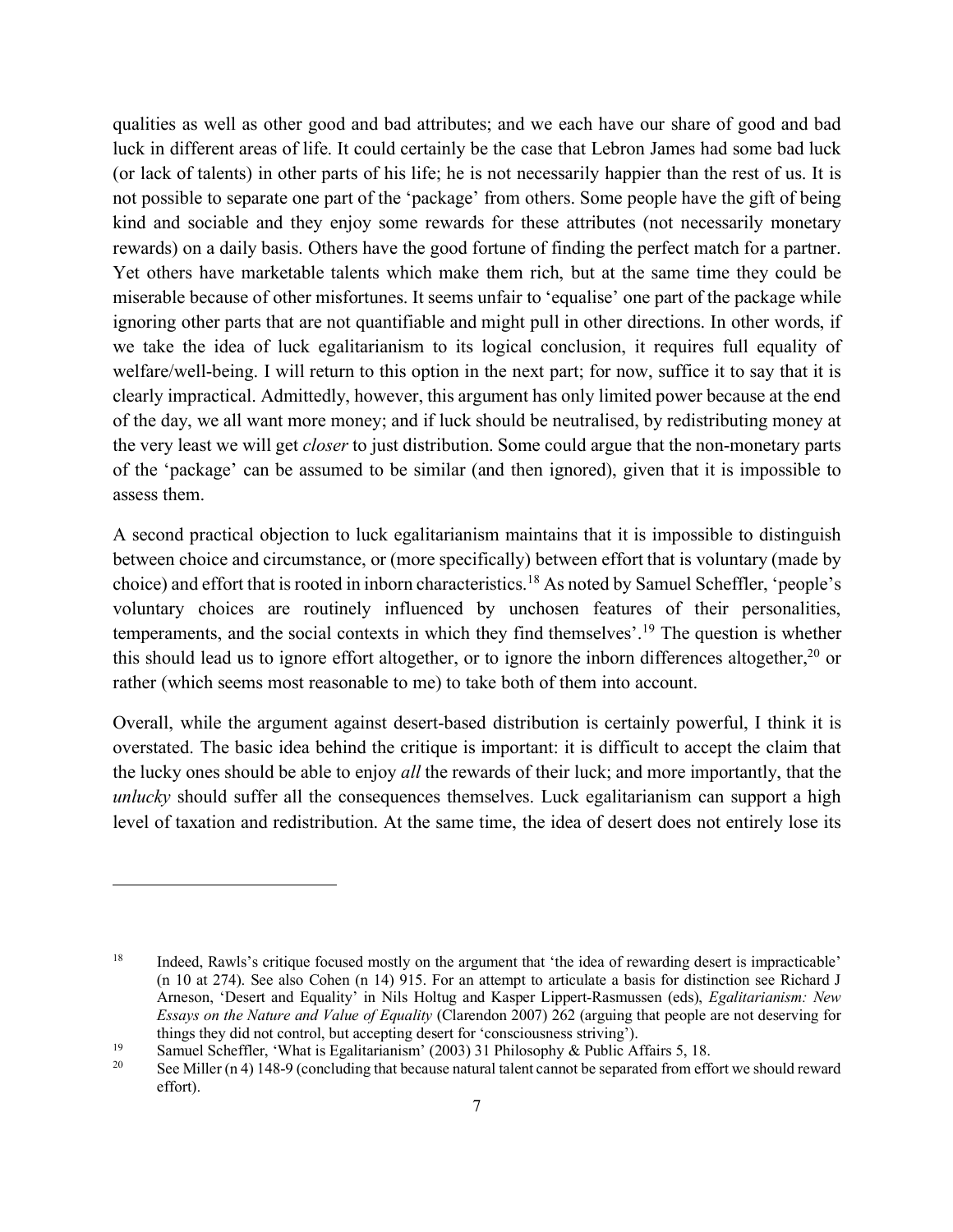validity.<sup>21</sup> Rewarding contribution and effort that enlarge the pie or otherwise increase welfare seems just (subject of course to taxation and other conflicting considerations).

This middle-ground approach arguably conforms to the theory of Ronald Dworkin, who imagined a hypothetical system of insurance against bad luck. Starting from the premise that people should be responsible for their choices, including the management of risks, he asked what kinds of bad luck 'average people' would have insured themselves against if they could. If we do not know which set of talents and abilities we might get (or what would be the implications of these talents and abilities in the market), what kind of insurance would we buy? It is safe to assume that no reasonable person would buy insurance against the bad luck of not getting the talents of Lebron James; both in the sense of not being able to afford it and in the sense of not finding it necessary. In contrast, we can certainly expect rational people to insure themselves against the risk of having no marketable talents or abilities, thus ending up unemployed or stuck at minimum wage jobs.<sup>22</sup> This thought-experiment suggests that people are happy to allow others to enjoy the rewards of their good fortune, and would only require redistribution to protect against cases of (relatively extreme) bad luck. Otherwise put, although supporting redistribution to correct for bad luck, Dworkin's view appears to leave room for desert-based distribution.

If indeed contribution and effort should be rewarded, what about other aspects of work? One could argue that some kinds of work are more deserving than others, for example when people assume exceptional risks (dangerous jobs) or positions that most people prefer to avoid ('dirty' work). However, in contrast it could be argued that jobs that require a high degree of responsibility deserve more compensation. Overall it would be difficult (and probably harmful to people's dignity at work) to create a ranking of jobs in terms of desert.

What could be the implications for labour law, assuming one accepts the view that at least one relevant criterion for distributive justice is desert, meaning specifically contribution and effort? David Miller distinguished between four possible claims against unjust distribution based on desert, <sup>23</sup> which can *potentially* translate into four levels of regulation: (a) decisions about distribution should not be made based on criteria that are evidently irrelevant from the point of view of desert, such as race, gender or religious affiliation; (b) when people in the same group are

<sup>&</sup>lt;sup>21</sup> Although for some years following the publication of Rawls (n 10) there appeared to be an almost consensus view against desert, more recently there is revived interest in it. There is even a view that desert should replace the concept of equality altogether; see Shelly Kagan, 'Equality and Desert' in Louis P Pojman and Owen McLeod (eds), *What Do We Deserve? A Reader on Justice and Desert* (OUP 1999) 298. However, the work of Kagan and the debate following it do not include any discussion of the appropriate *bases* of desert – an issue he explicitly avoids also in his later work; see Shelly Kagan, *The Geometry of Desert* (OUP 2014) 6.

<sup>&</sup>lt;sup>22</sup> Ronald Dworkin, 'What is Equality? Part 2: Equality of Resources' (1981) 10 Philosophy & Public Affairs 283, 314 ff.

 $2^3$  Miller (n 4) 151-5.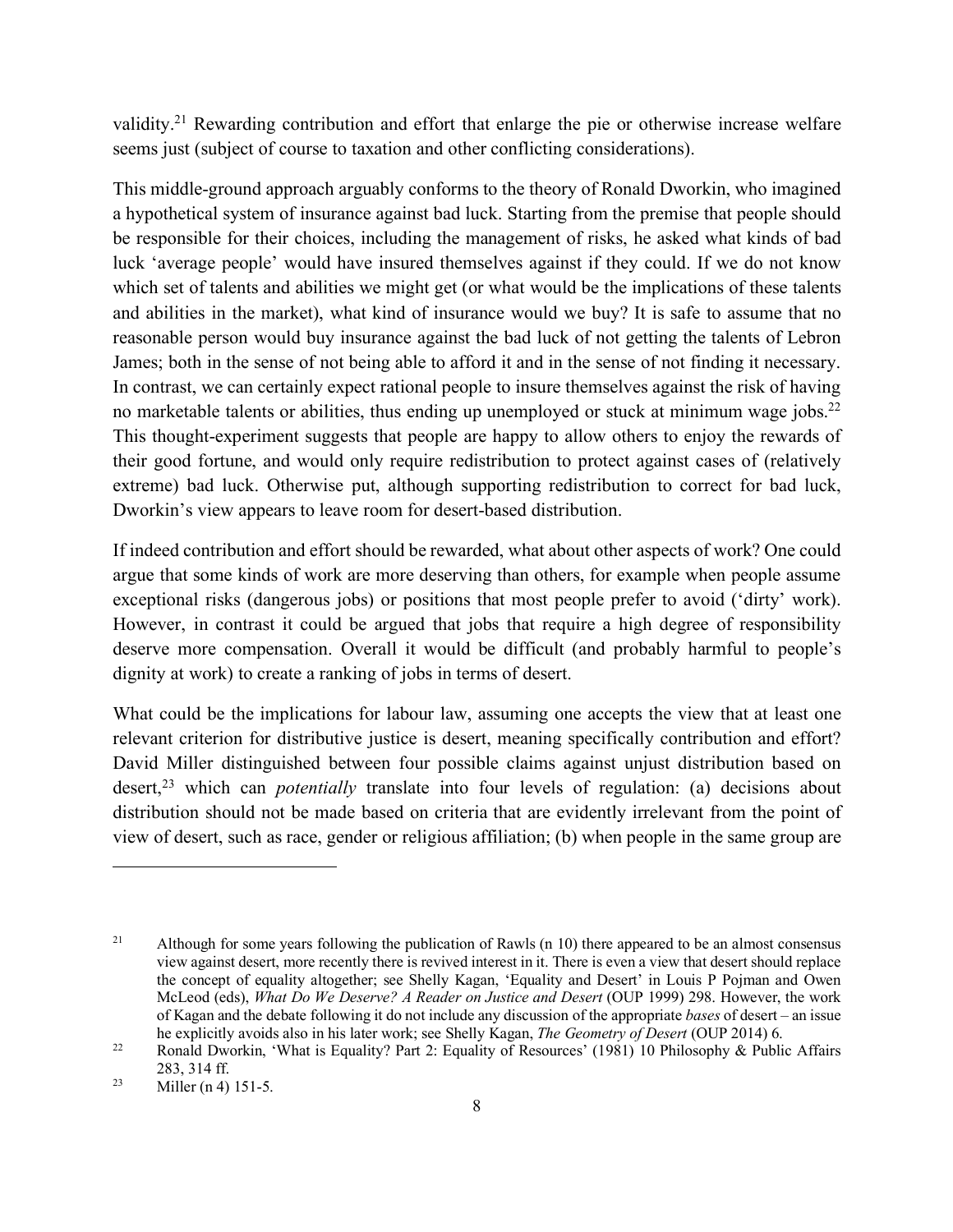equally deserving, they should enjoy the same benefits; (c) when two groups are equally deserving, people in these groups should enjoy the same benefits; and finally, (d) there are non-comparative arguments, i.e. simply that someone is deserving of a certain benefit by virtue of a certain performance.

The idea of desert can thus support anti-discrimination laws (claim type a), as well as pay equity laws (type b and sometimes type c). It can also support arguments for further equality within organizations (type c): pay equity laws are usually limited to equal pay for men and women, and in some countries also equal pay for workers through temporary employment agencies and for part-time and fixed-term workers. This seems to be based on the understanding that gender, as well as the form of employment arrangement, are irrelevant considerations when determining the level of desert. The same understanding could support additional regulations to confront disparities between workers that cannot be explained by contribution and effort.

Miller himself is quite sceptical about our ability to make determinate conclusions when comparing two different groups (i.e. type c). He gives as an example the claim that doctors are more deserving than manual workers, which he considers impossible to say by how much.<sup>24</sup> According to Miller, it would be easy to conclude that a society that pays doctors *less* than manual workers is unjust; but if they are paid more, it is difficult to say by how much is 'just'. However, the difficulty of making clear-cut determinations should not deter regulators from action. In fact, in pay equity cases this is already performed in many legal systems: in comparing the salaries of men and women doing different jobs, experts evaluate whether these jobs represent 'equal value' and as a result deserve equal pay. A legislature can similarly intervene to ensure appropriate compensation for workers when the market fails to reward their contribution and effort sufficiently – which can become apparent by comparison to other workers (even if this is not based on clearcut numbers but requires some judgment).

What about non-comparative desert arguments (type d)? Miller considers them highly problematic for social policy because it is impossible to make determinate claims of this sort. However, while it may be too extreme to expect the law to determine the 'right' or 'fair' level of wages for a specific worker or profession, it is quite possible to say that below a certain level, compensation cannot reflect sufficient reward for reasonable contribution and effort – thus supporting minimum wage laws.

# **III. Redistributing to Achieve Equal Distribution**

 $^{24}$  ibid 153-4.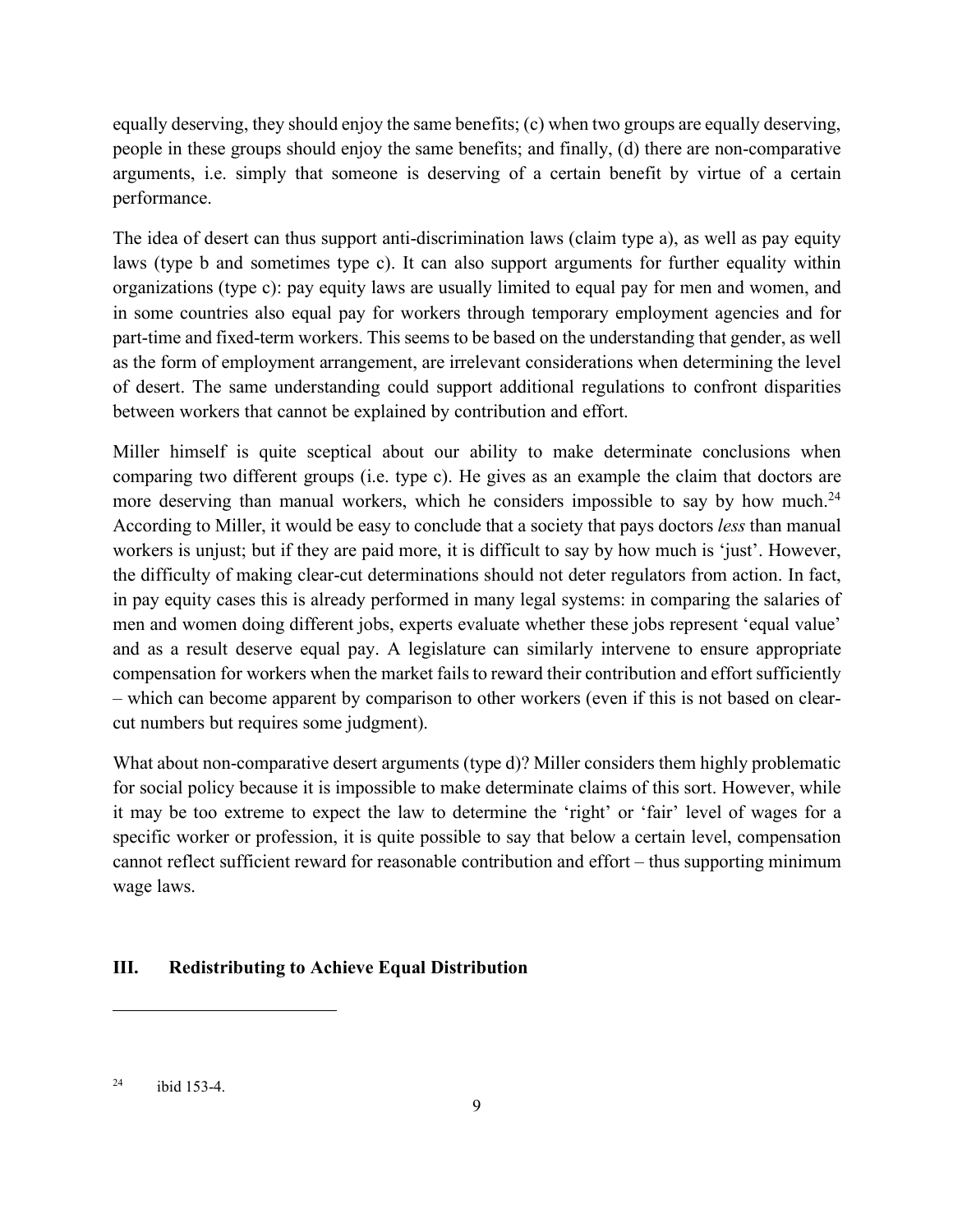The current philosophical debate concerning egalitarianism revolves around two basic approaches. One stems from the critique of desert as described in the previous part: according to luck egalitarians, the principle of equality demands neutralising the impact of factors that we are not responsible for, including inborn talents and physical qualities, or lack thereof. Obviously, this requires massive redistribution, and there are different views about how far to take this idea and at what point people become responsible for their own fates. In contrast, so-called 'relational egalitarians' refuse to accept the idea that society has to redistribute in order to offset the cost of bad luck. The latter approach is discussed in the next part; the current part is dedicated to attempts to achieve equality of distribution, predicated on the assumption that it is unjust for people to enjoy (or suffer) the consequences of unequal natural endowments.

If our talents and handicaps are 'morally arbitrary', how can we neutralise their impact? Rawls was concerned with the unequal distribution of *income and wealth* created by these endowments (among other things).25 Accordingly he viewed social and economic inequalities as presumptively unjust. As part of the well-known 'difference principle' he maintained that such inequalities can be justified only if they are 'to the greatest benefit of the least advantaged'. <sup>26</sup> Simply put, if the least advantaged members of society benefit from an unequal situation – for example thanks to the creation of improved work opportunities, or progressive taxation – the situation is justified. This formulation is based on the assumption that the more talented need an incentive (in the form of higher salaries) to work hard or otherwise to put their talents to use, and society benefits from that.<sup>27</sup> This part of Rawls's theory of justice is thus an attempt to balance considerations of distributive justice with considerations of efficiency. It has later been questioned whether (or to what extent) such incentives are really necessary;<sup>28</sup> and also whether the result would be just for the middle class (people that will not necessarily benefit from the inequality).<sup>29</sup> A further problem arises from the exclusive focus on the *absolute* position of the least-advantaged without giving any weight to their *relative* position.30

Income and wealth are obviously not important in themselves. Rawls defined a person's good as 'the successful execution of a rational plan of life', and this requires liberty and opportunity, as well as income and wealth as means to achieve one's ends (Rawls considered all four, together with the social bases of self-respect, 'primary goods').<sup>31</sup> The question of what exactly we should

 $\frac{25}{26}$  Rawls (n 10) 53, 79.

 $rac{26}{27}$  ibid 266.

 $\frac{27}{28}$  ibid 68.

<sup>&</sup>lt;sup>28</sup> See e.g. G A Cohen, *Rescuing Justice and Equality* (Harvard UP 2008) ch 1.<br><sup>29</sup> See e.g. White (n 7) 109-10.<br><sup>30</sup> See e.g. Julian Lamont and Christi Eavor. 'Distributive Justice' in *Stanfo* 

<sup>30</sup> See e.g. Julian Lamont and Christi Favor, 'Distributive Justice' in *Stanford Encyclopedia of Philosophy* (Winter 2016 Edition), <http://plato.stanford.edu/entries/justice-distributive/> accessed 11 June 2017.<br>Rawls (n 10) 380.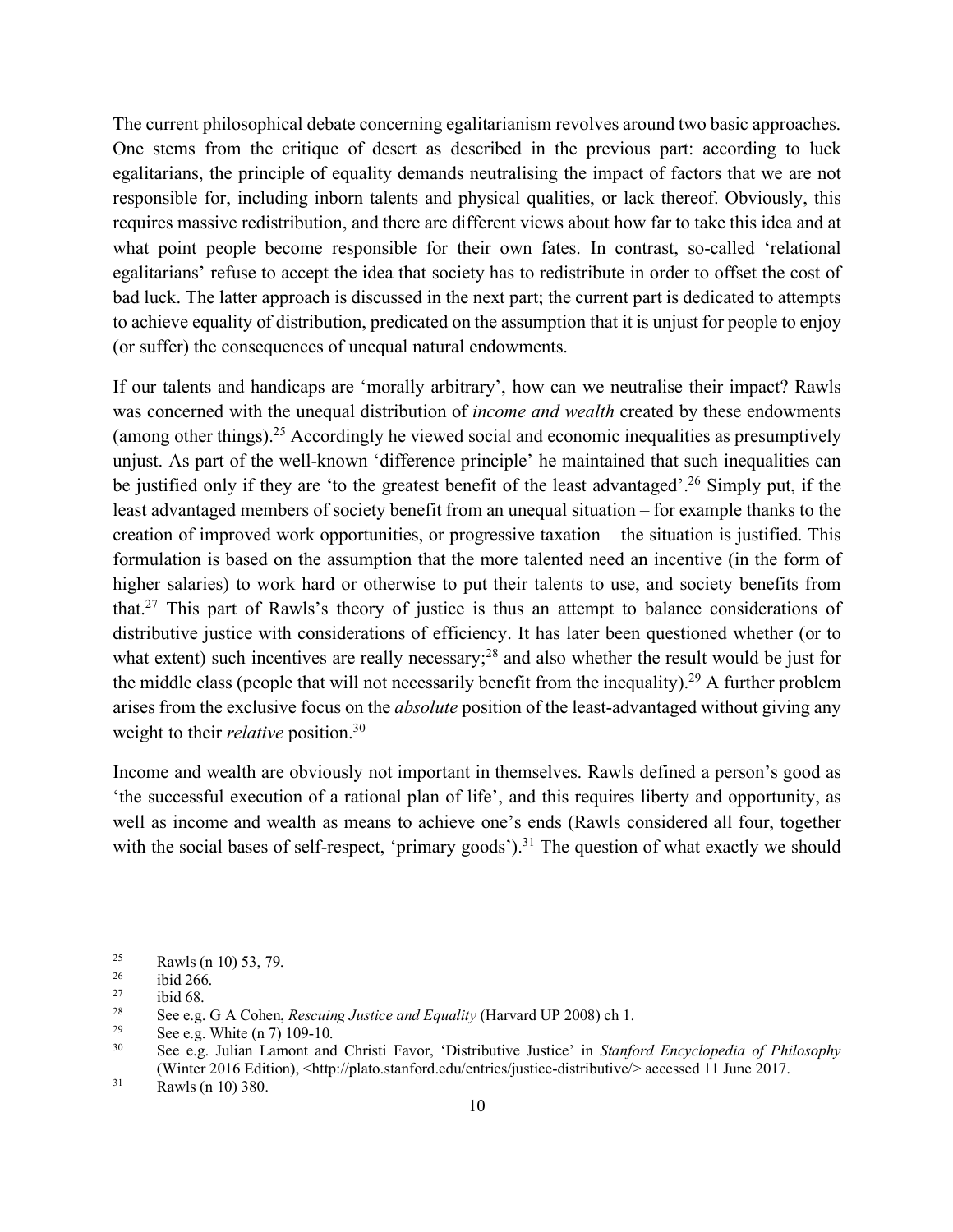equalise became central in subsequent contributions. Dworkin started his inquiry with a critique of *equality of welfare*, arguing that people should be responsible for their choices.<sup>32</sup> To equalise welfare, or well-being (whether we define it as preference-satisfaction, enjoyment or otherwise) we will have to subsidise risky and lazy behaviour, as well as expensive tastes. Dworkin distinguished between 'brute luck' which people should not be penalised for, and 'option luck' – the risks and choices people are taking voluntarily, for which they should enjoy the rewards but also pay the costs. Otherwise put, the distribution should be ambition-sensitive but not endowmentsensitive.33 To this end he proposed *equality of resources*. The goal is not to eliminate all uncertainties, but 'to make people equal, as far as this is possible, in the resources with which they face uncertainty.'34 Dworkin accordingly supported a tax-and-redistribution system that would mimic the results of the hypothetical insurance scheme mentioned in the previous part. People with disabilities, or who are less talented, would have to get more to reach the same level of resources; but only to the extent an average person would have insured herself against this kind of bad lack.

Dworkin's approach is similar to Rawls's in its focus on resources. Although Rawls called them primary goods and included a more specific list of such goods, they both considered income and wealth as major resources that should in principle be equalised, subject to the conditions they each developed. If resources are just a mean to an end ('the successful execution of a rational plan of life', for Rawls) we have to wonder whether the same level of resources will give different people the same opportunities and ability to reach their goals. Surely people with disabilities, or otherwise detrimental conditions, will be able to do much less if given the same resources. Dworkin attempted to rectify this problem with his scheme for redistribution to compensate for brute bad luck. A different solution to this problem was developed by Amartya Sen, who argued that we should focus on 'capabilities' instead of resources. According to Sen, what is important for people is *effective*, *real freedom* to pursue their plan of life. Sen called what we need and want 'functionings' – a specific list of those can be identified as especially crucial for humans' wellbeing – and he pointed attention to the importance of capabilities to achieve these functionings.<sup>35</sup> Although Sen originally developed this idea in response to the question 'equality of what?',<sup>36</sup> his focus was more on freedom than equality (capabilities being a way to understand effective human freedom). In principle, one could argue in favour of redistribution towards full *equality of* 

 $32$  Dworkin (n 7).

 $33$  Dworkin (n 22) 311.

<sup>&</sup>lt;sup>34</sup> Ronald Dworkin, 'Sovereign Virtue Revisited' (2002) 113 Ethics 106, 107.<br><sup>35</sup> Martha Nussbaum has later developed a detailed and influential list of fun

<sup>35</sup> Martha Nussbaum has later developed a detailed and influential list of functionings; see Martha Nussbaum, *Women and Human Development: The Capabilities Approach* (Cambridge UP 2000).<br><sup>36</sup> Amartya Sen, 'Equality of What?' in Sterling M McMurrin (ed), *Tanner Lectures on Human Values* 

<sup>(</sup>Cambridge UP 1980). See also Amartya Sen, *Inequality Reexamined* (Harvard UP 1992). My discussion here focuses on Sen's *normative* theory of capabilities. In earlier writings, he developed the idea of capabilities as an alternative to GDP in measuring successful development.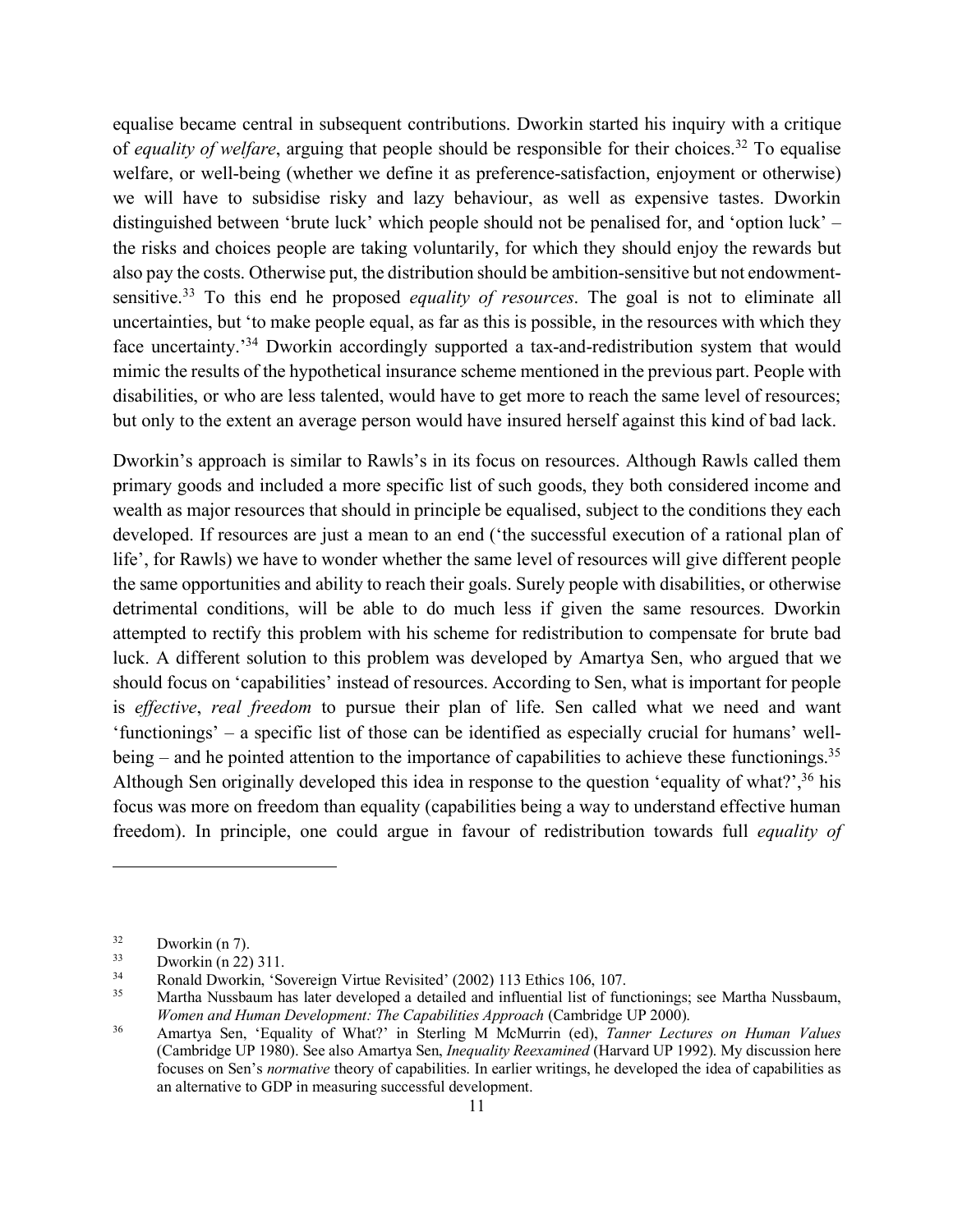*capabilities*, but Sen himself is sceptical about this idea.<sup>37</sup> He supports equality of capabilities only in the 'sufficientarian' sense: ensuring that everyone has a set of basic capabilities. Thus construed, his theory can be used (and has been used) to support relational equality, which I discuss separately in the next part.38

The view that equalising resources is insufficient is shared by luck egalitarians such as Gerald Cohen, Richard Arneson and John Roemer. These scholars accept the premise (stressed by Dworkin) that people should be responsible for their choices and it would not be justified to equalise welfare in a way that ignores these choices. However, they argue that what Dworkin considers 'option luck' is not truly optional: our laziness (or in contrast ability to work hard), our propensity to take risks, our expensive tastes – these are all (to some extent) the result of inborn character and early childhood education/socialisation. Because these factors are somewhat beyond our control, they too are morally arbitrary, and a just distribution should aim to eliminate their impact. This brings us closer to examining equality of final outcomes, i.e. ultimately of welfare. However, in an attempt to separate the implications of bad luck (even if indirectly) from the results of voluntary choices, it has been suggested to equalise *opportunity for welfare*<sup>39</sup> or alternatively access to advantage;<sup>40</sup> or to ask whether people who exercised a 'comparable degree of responsibility' have equal opportunities, regardless of their circumstances.<sup>41</sup>

Such proposals obviously run into significant practical problems. To the extent they aim to take into consideration non-monetary aspects of happiness and well-being, this is mostly a theoretical exercise (unless one wishes to engage in extreme violations of privacy, alongside wild speculations). Distinguishing decisions taken in free choice from other kinds of decisions is also

<sup>37</sup> Amartya Sen, *The Idea of Justice* (Harvard UP 2009) 295.

I will not refer here to capabilities as an independent justification for labour law or as part of a justification centred on human freedom. These issues have been the focus of much discussion among labour law scholars in recent years. Capabilities are considered in this chapter only to the extent they could be relevant to distributive justice.<br>
39 Richard Arneson, 'Equality and Equality of Opportunity for Welfare' (1989) 56 Philosophical Studies 77.<br>
40 Cohen (n 14) The term industries? is broader than welfare in the same that if near nearl

Cohen (n 14). The term 'advantage' is broader than welfare, in the sense that if poor people are satisfied with very little, this cannot be an excuse to perpetuate their situation. Even if they score high in terms of preferencesatisfaction or enjoyment, we should still offer them more advantage. In this respect, Cohen's argument is similar to Sen's. The term 'access' is used to convey the need to ensure that opportunities are really equal, in the face of disparities in talent and other endowments.<br>
41 John E Roemer, 'A Pragmatic Theory of Responsibility for the Egalitarian Planner' (1993) 22 Philosophy &

Public Affairs 146, 149; John E Roemer, *Theories of Distributive Justice* (Harvard UP 1996) 276-9. Roemer gives as an example the question of whether society should compensate people for lung cancer which resulted from smoking. The problem is to decide whether the decision to smoke was a free choice, and at what point people should be held responsible for this choice. He argues that the answer is different depending on the 'type' of person (determined by economic class, level of education etc.). We can decide, for example, that 10 years of smoking by a college professor are equivalent to 30 years of smoking by a steelworker, in terms of the 'degree of responsibility'.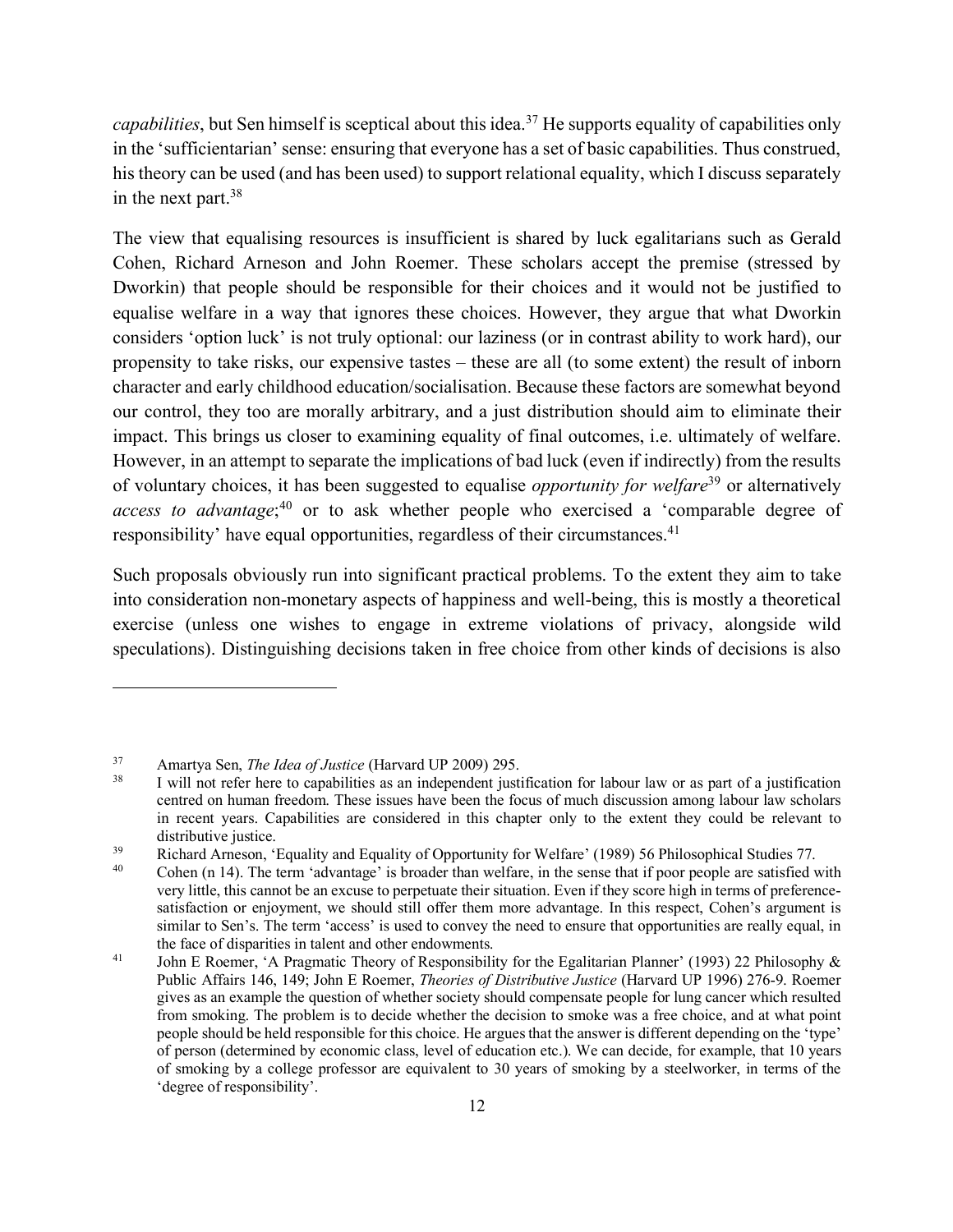highly difficult as a practical matter, and when used to deny benefits to some people (based on their choices) would create problems of stigma and harms to dignity and self-respect.42 Moreover, if we take luck egalitarianism to the extreme, people with inborn genetic or environmental advantages will end up having to pay harshly to offset these advantages. The good fortune of being born with a special talent will turn into a curse of having to pay for it in cash throughout one's life in the name of distributive justice.<sup>43</sup> However, such unreasonable results will only ensue if one ignores all other goals, values and principle of justice. This is certainly not required by accepting luck egalitarianism (or any other of the above-mentioned theories). We can appreciate the value of luck egalitarianism while at the same time acknowledging the importance of dignity, autonomy, efficiency and other values (including other forms of equality).<sup>44</sup> Laws regulating complex human affairs often have to take into account a multitude of purposes and justifications and sometimes balance between them.

What are the implications of 'distributional equality' theories (as discussed in this part) for labour law? First, these theories support anti-discrimination laws, because they can prevent differences in distribution on the basis of 'luck' in terms of being born male or female, with a certain skin colour, ethnicity etc. Affirmative action programs are also justified in order to counteract the disadvantage resulting from those inborn traits.<sup>45</sup> For similar reasons, distributional equality supports pay equity laws and could support their further expansion to ensure equal pay for equal value not only between men and women but between other groups in society as well. Second, relying on the general idea that distribution based on natural endowments (including talent) is unjust, or at least problematic, we can minimise the impact of these factors by reducing wage differentials. This can be achieved by supporting labour unions and collective bargaining (which are known to flatten wage differentials),<sup>46</sup> and/or through direct intervention in the maximum ratio

<sup>42</sup> Jonathan Wolff, 'Fairness, Respect, and the Egalitarian Ethos' (1998) 27 Philosophy & Public Affairs 97.

<sup>43</sup> Michael Sandel uses a powerful story by Kurt Vonnegut to vividly illustrate this difficulty. The short story depicts a time in the future in which 'everybody was finally equal', and strict equality is enforced by the State by methods such as government transmitters sending a sharp noise into the ears of smart people to prevent them 'from taking unfair advantage of their brains', requiring attractive people to disguise their beauty, and requiring strong people to walk around wearing heavy scrap metal to offset their physical strength. See Michael J Sandel, *Justice: What's the Right Thing to Do?* (Farrar, Straus and Giroux 2009) 155, referring to the story 'Harrison Bergerson' (1961) included in Kort Vonnegut Jr, *Welcome to the Monkey House* (Dell Publishing 1998) 7.<br>And see Sen (n 37) 317 (rejecting a 'unifocal' approach to equality and to justice, acknowledging instead a

plurality of concerns); Cohen (n 14) 908 (adopting a 'weak equalisadrum' claim, meaning that equality can be limited in favour of other values). See also Nancy Fraser, 'From Redistribution to Recognition? Dilemmas of Justice in a "Post-Socialist" Age' (1995) 212 New Left Review 68 (proposing ways to reconcile claims for redistribution with claims for recognition).<br>
<sup>45</sup> For a luck egalitarian approach to hiring, see Segall (n 16) chs 4-5.<br>
Richard B Freeman and James L Medoff, *What Do Unions Do?* (Basic Books 1984) ch 5; Bruce Western an

Jake Rosenfeld, 'Unions, Norms, and the Rise in U.S. Wage Inequality' (2011) 76 American Sociological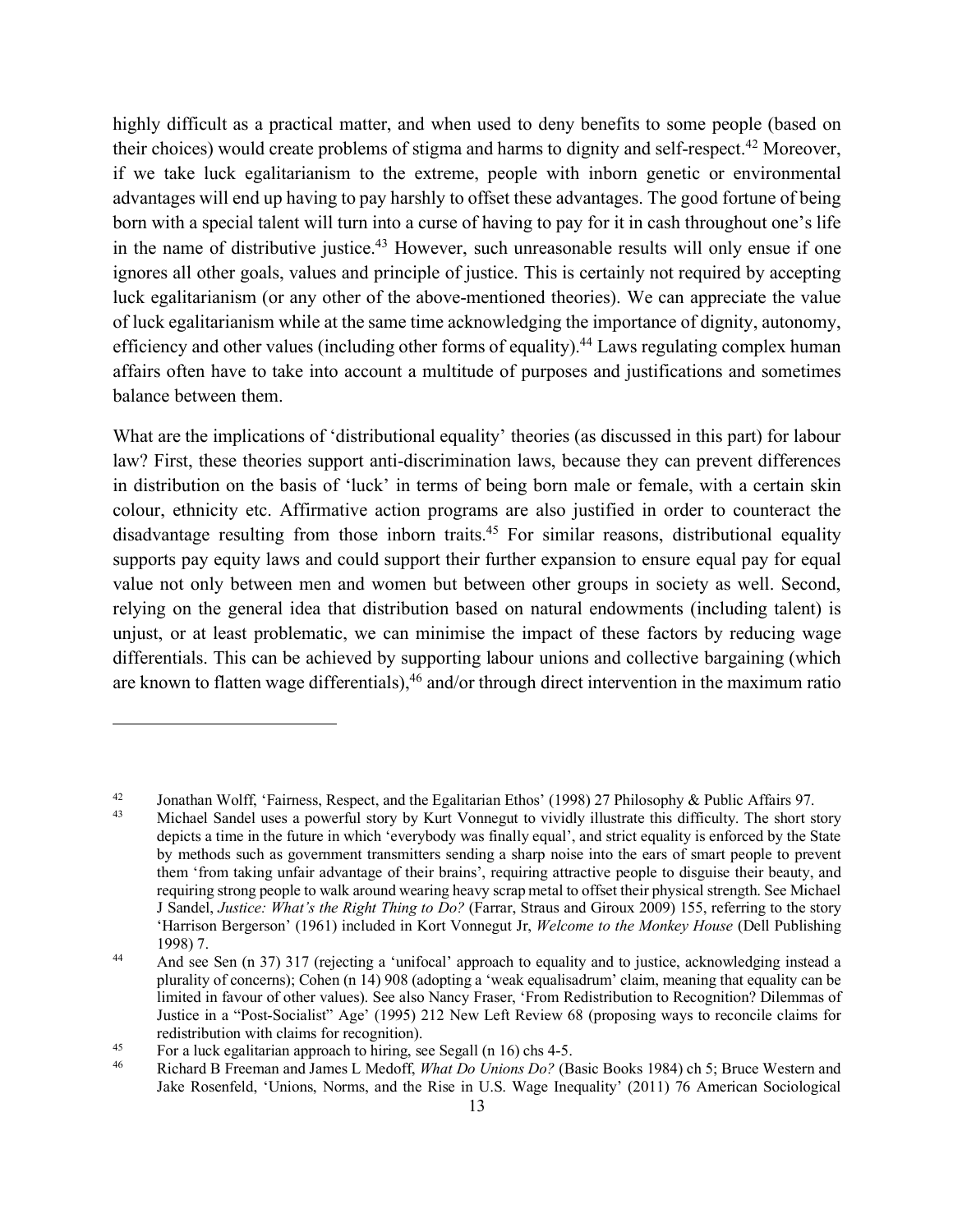between high and low salaries within the firm (which can be called 'maximum wage laws').<sup>47</sup> Third, a minimum wage can be justified to prevent extremely low wages which are likely to result from lack of talent or lacking childhood education etc. (again minimising the impact of such 'brute bad luck'). Fourth, in terms of the distribution of wealth between employers and employees, which at least to some extent can be presumed to result from luck, unions and the minimum wage are once again instruments for reducing disparities.

Admittedly, for all of these regulations, there is a risk that employers will shift the costs to the protected group – or to other groups of workers – eventually leading to regressive redistribution. While this risk should not be ignored, there is certainly no reason to believe that redistribution attempts are hopeless. For each specific regulation, a full separate analysis of the expected redistribution is required before concluding what results can be expected. It is certainly possible to include within the above-mentioned laws measures that prevent or at least minimise the risk of cost-shifting; and in some cases, even if it occurs, the results are still expected to be progressive.<sup>48</sup>

So far, the discussion has been limited to the distribution of material goods. But distributive justice can arguably refer to the distribution of power and risks as well.<sup>49</sup> If we adopt this broader view, regulations supporting unions and collective bargaining receive further support (because they redistribute power from employers to workers) and other protections such as unfair dismissal laws can also be supported (because they redistribute risks from employees to employers). Redistribution along these lines can be justified once again based on the assumption that without it, the distribution of power and risks created by the market gives too much weight to factors that are morally arbitrary (such as the bad luck of being fired for arbitrary reasons).

Finally, can we apply Rawls's difference principle in labour law? Because labour laws apply to people who have jobs, almost by definition they do not cover the 'least advantaged' members of

Review 513. See also Ewan McGaughey, 'All in 'It' Together: Worker Wages Without Worker Votes' (2016) 27 King's Law Journal 1.<br>
<sup>47</sup> Such a law was recently adopted in Israel with regard to the financial services sector (banks, insurance

companies etc.). The new Act determines that payment of a yearly salary higher than 2.5 million NIS (app. US\$700,000) requires a burdensome process of approval within the company, and cannot be approved if the overall cost of the compensation package is more than 35 times the cost of employing the lowest-paid employee working for the company (including those employed through temporary employment agencies, as well as cleaning and security workers through contractors). Moreover, any surplus paid over the above sum (if approved) cannot be deducted as a business expense for tax purposes. See Compensation for Executives at Financial Corporations (Special Approval and Prevention of Tax Deductibility of Exceptional Compensation)

Act 2016.<br><sup>48</sup> For examples of distributional analyses concerning specific labour laws, all of which support such laws at least partially, see Christine Jolls, 'Accommodation Mandates' (2000) 53 Stanford Law Review 223; Shamir (n 4); Davidov (n 6).

<sup>49</sup> See n 4.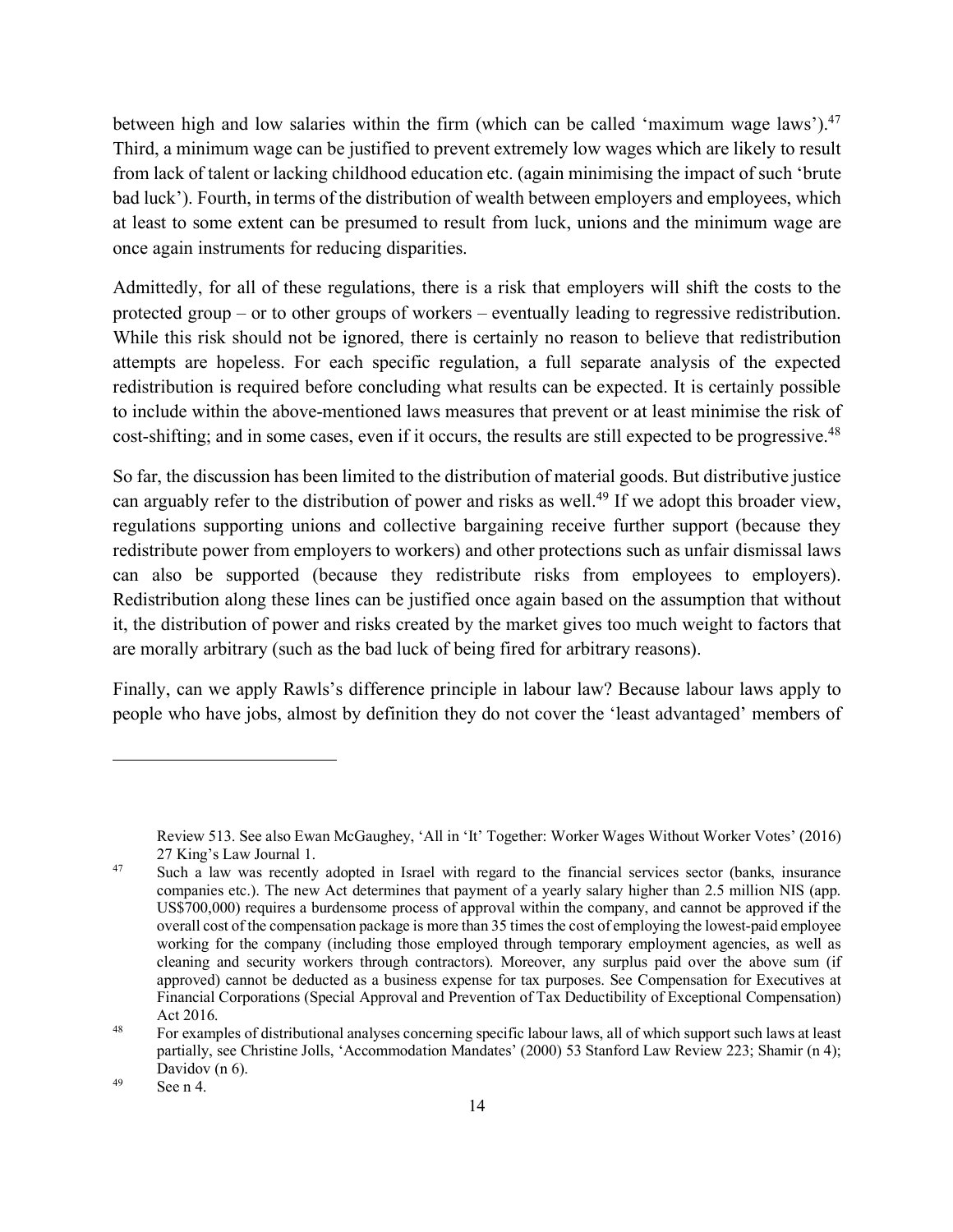society (who are presumably unemployed). Accordingly, it could be argued that laws redistributing in favour of employees – who are not the least advantaged – are unjustified.<sup>50</sup> However, we can use the general idea to suggest that inequalities *in the labour market* can be justified only if they benefit the least advantaged *workers* (i.e. the least advantaged members of the labour market). This idea can be used to justify (and require) regulations that redistribute resources, power and risks in favour of low-wage, precarious workers. Moreover, it has been argued following Rawls that job complexity, authority and responsibility should be considered primary goods, because of their importance for 'self-governing and social capacities of the self<sup>'</sup>;<sup>51</sup> according to this view we should be concerned not only with income equality, but also with *occupational* equality, meaning the distribution of jobs with opportunities for self-fulfilment and self-respect. This could lead to a proposal to 'flatten workplace hierarchies and democratize workplace governance', subject to Rawls's constraint that such hierarchies and non-democratic governance could be justified if they benefit the least advantaged.<sup>52</sup> Arguably this provides further support for regulations supporting unionisation and collective bargaining.

## **IV. Redistribution to Advance Relational Equality**

The idea of distributional/economic equality is contested by some philosophers, who argue that our focus should be *social* or *relational* equality: to ensure that people have equal status, are treated as equals and have the ability to function in society on 'equal terms'.53 The idea of equality, they argue, is to fight oppression, castes, hierarchies between classes etc. and not bad luck.<sup>54</sup> The relational approach therefore considers equality a social and political ideal and not a distributive ideal *per se*. Proponents of this approach accordingly try to avoid the term distributive justice, describing their theory as dealing with equality or egalitarianism. However, they do not settle for formal equality (in the sense that the rule of law applies to all equally) but rather understand that resources have a crucial impact on the ability of people to function as equals in society. Because relational egalitarians realise that redistribution is necessary to secure equality – and make an effort to explain how this should be done – this theory can be seen as a theory of distributive justice as well.

 $\overline{a}$ 

Scheffler (n 19) 22.

<sup>50</sup> For this interpretation of Rawls see, e.g., Horacio Spector, 'Philosophical Foundations of Labor Law' (2006) 33 Florida State University Law Review 1119, 1134.

<sup>&</sup>lt;sup>51</sup> Samuel Arnold, 'The Difference Principle at Work' (2012) 20 Journal of Political Philosophy 94, 98, 106.<br> $\frac{52}{100}$ 

ibid 107.

<sup>&</sup>lt;sup>53</sup> See Anderson (n 14); Scheffler (n 19). On social equality see also Miller (n 4) 232.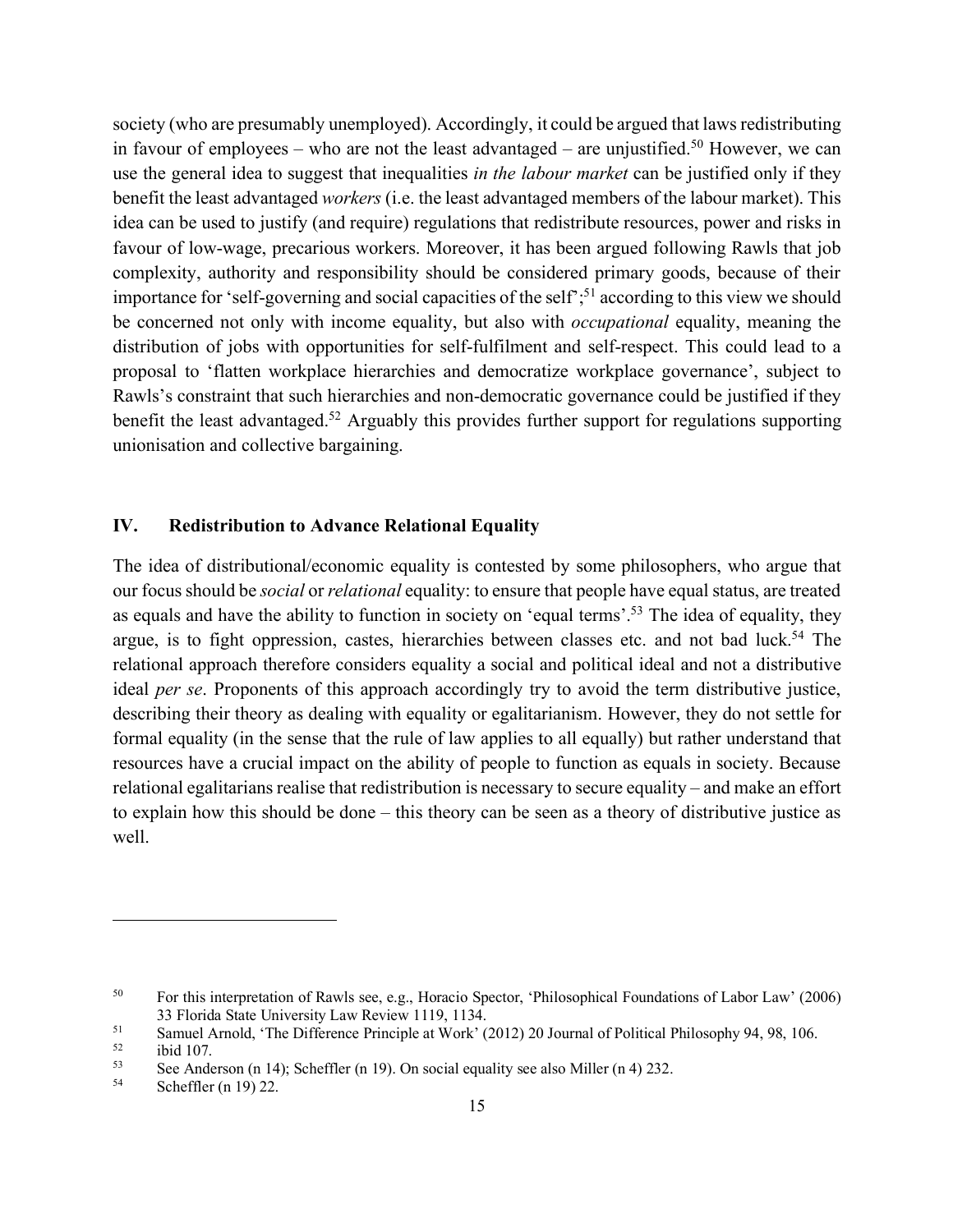What kind of redistribution is needed to achieve equality of status? Obviously the social status and political power enjoyed by a billionaire are dramatically higher than those held by poor people. Therefore, in principle the idea of equal status could be taken to require equality of resources. However relational egalitarians prefer a 'sufficientarian' approach: each individual must have a *basic* level of resources, not less than the minimal level needed to ensure one's ability to function in society as equal. It immediately becomes clear that the above description is hopelessly circular: the idea of 'equal status' cannot in itself provide any guidance as to what is sufficient to function as equal. One has to rely on some additional theory to figure out what is required in terms of distribution.

Elizabeth Anderson turns in this juncture to the capabilities approach, arguing (following Sen) that society has to ensure 'our freedom to achieve valued functioning'.<sup>55</sup> She includes three aspects of functioning: as a human being, as a participant in a system of cooperative production (the market), and as a citizen of a democratic state. The second of those is most relevant for current purposes, and in this regard Anderson explains that it requires 'effective access to the means of production, access to the education needed to develop one's talents, freedom of occupational choice, the right to make contracts and enter into cooperative agreements with others, the right to receive fair value for one's labor, and recognition by others of one's productive contributions'.<sup>56</sup> The last two points seem to rely (implicitly) on an idea of desert. The other rights and freedoms which Anderson considers to be required in this context all aim to ensure *access* and nothing more. Although Anderson herself calls this 'effective' access,<sup>57</sup> in practice she seems to settle for a very minimal level of effectiveness: just enough to 'avoid being oppressed by others'. <sup>58</sup> She does not consider income inequalities to be problematic in themselves. She admits that such inequalities are problematic when they are easily translated into 'status inequality – differences in the social bases of self-respect, influence over elections, and the like'59 but refuses to assume (even though it would be reasonable to assume) that this is normally the case.

Further development of the capabilities approach that can be helpful in the current context has been offered by Jonathan Wolff and Avner de-Shalit, who argued that alongside the level of functionings we must be concerned with the ability to sustain them. *Insecurity* of functionings creates risk and vulnerability which are in themselves problematic. They give casual employees as an example, characterising the insecurity of being possibly out of work at any given time as a

 $55$  Anderson (n 14) 316.

 $^{56}$  ibid 318.<br> $^{57}$  ibid 318.

ibid 318.

 $\frac{58}{59}$  ibid 320.

ibid 326.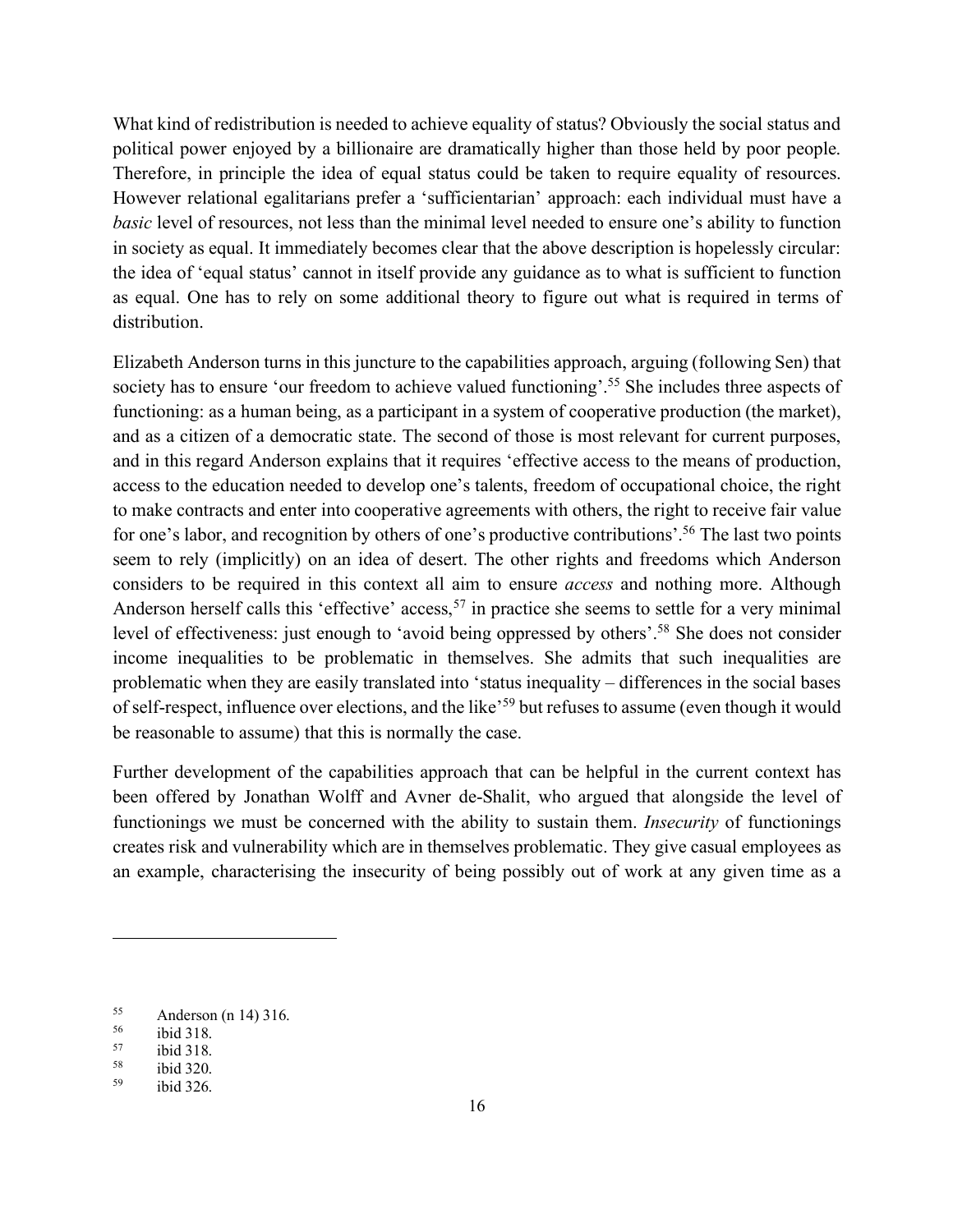disadvantage requiring societal response.<sup>60</sup> Moreover, in an attempt to identify the least advantaged members of society, they show how disadvantages 'cluster' together, multiplying in severity.<sup>61</sup>

What would be the implications of distributive justice based on relational equality for labour law? Anderson points to the minimum wage as one mechanism that can help ensure that people are not 'deprived of the social conditions of their freedom'. <sup>62</sup> She also supports the right of people with disabilities to accommodation, to the extent this is needed to allow them to participate in society.<sup>63</sup> The emphasis on insecurity proposed by Wolff and de-Shalit could support various protections for precarious workers. David Miller goes a step further; noting that 'if we want our society to be egalitarian, then we will try to shape our distributive practices so that the emergence of hierarchy is discouraged', he argues that large, cumulative inequalities that exist in current liberal democracies – in education, income and organizational power – mean that 'these societies are still effectively class-divided'.64 Accordingly, he argues that differences in wages within firms should be compressed, suggesting as an example that the managing director of a large company should not be paid more than three or four times the wage of an unskilled worker.<sup>65</sup> This goal can be advanced (as noted in the previous part) through direct regulations – a 'maximum wage law' – and/or indirectly by supporting labour unions.

<sup>60</sup> Wolff and de-Shalit (n 4) 9, 70. They further argue that 'the government should guarantee genuine opportunities for secure functionings' (at 14).<br>
ibid ch 7.<br>
Anderson (n 14) 325.

 $\frac{62}{63}$  Anderson (n 14) 325.

ibid 331. In a later, recent contribution Anderson applies republican theories of non-domination to the labour context, arguing that the idea of non-domination can support various labour laws, as well as possibly more radical interventions such as co-determination – Elizabeth Anderson, 'Equality and Freedom in the Workplace: Recovering Republican Insights' (2015) 31(2) Social Philosophy and Policy 48, 66-8. I note this here because she stressed the connection between relational equality and non-domination (at 65). However, her article focuses almost entirely on non-domination rather than equality, and such arguments should be examined separately. See also Philip Pettit, *Republicanism: A Theory of Freedom and Government* (Clarendon Press 1997) 110-9 (arguing that advancing non-domination – in line with the ideal of freedom as non-domination – is also egalitarian, but adding that it does not lead to 'material egalitarianism'). There are obviously strong connections between minimising domination and distributive justice (see also Lovett (n 5)), but I believe, as noted in the introduction, that they are better construed as separate arguments. For a discussion on nondomination arguments as justifications for labour law see Guy Davidov, 'Subordination vs Domination: Exploring the Differences' forthcoming in International Journal of Comparative Labour Law & Industrial Relations (2017). Horacio Spector, another supporter of relational equality as a justification for labour law, relies especially on the connection of this idea to Kant, who rejected contracts 'whereby people disclaim their equal worth and autonomy' - Spector (n 50) 1145-6. I believe it would be more appropriate to use dignity directly as a justification rather than distributive justice or equality in this case.

<sup>64</sup> Miller (n 4) 242.

<sup>65</sup> Ibid 243. Compare to the recent Israeli legislation mentioned at n 47.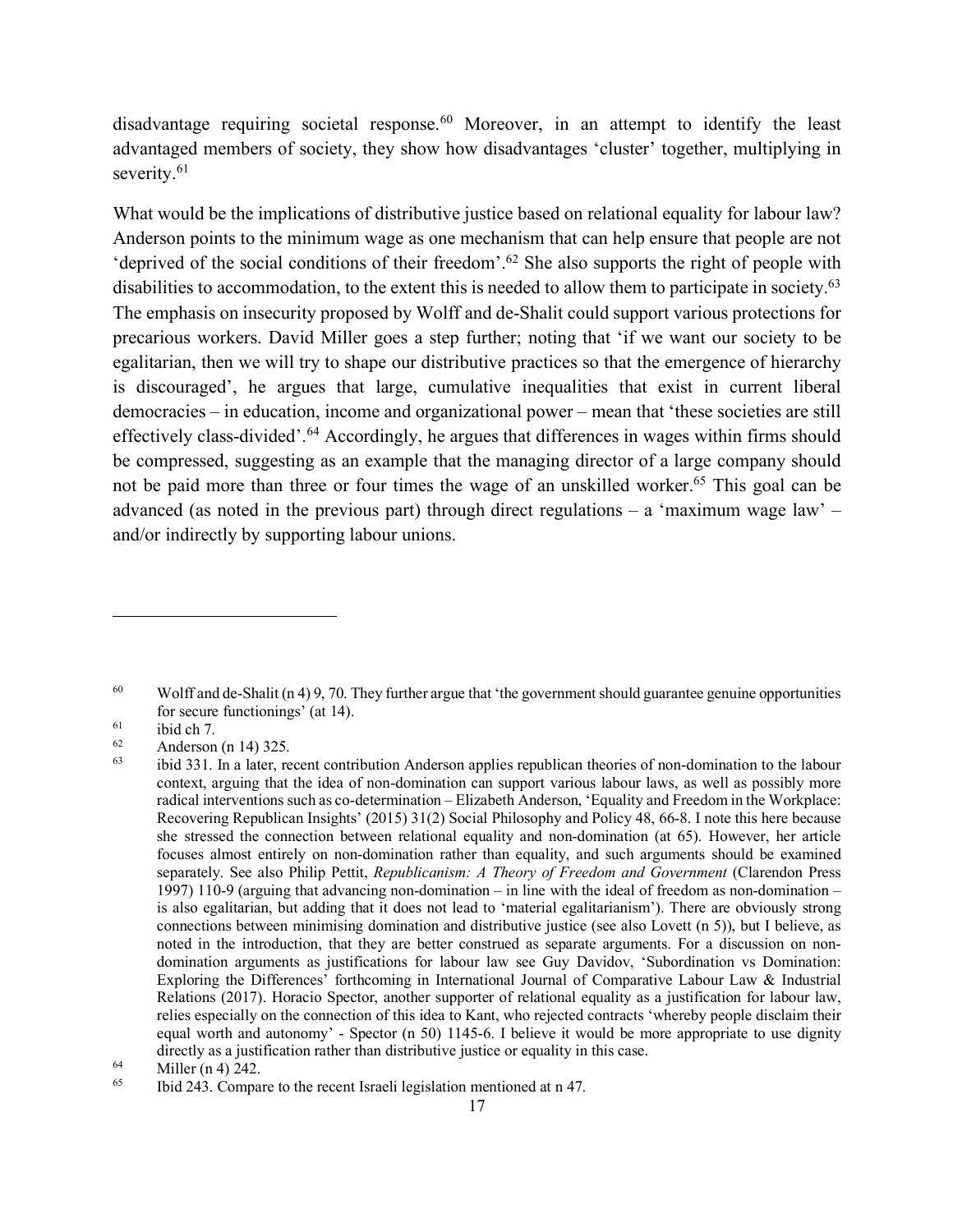Samuel Bagenstos has taken a broad approach and argued that 'social equality' can also be used to justify laws concerning workplace discrimination, unjust dismissal, workers' privacy, workers' political speech, whistleblowing, child labour and maximum hours.<sup>66</sup> This is based on the idea that the point of all these laws is 'to ensure that individuals have the time, space, and ability to participate in democratic citizenship'.67 This appears to be a useful justification for some laws, but quite artificial and too indirect for others. For example, the idea that we need free time from work in order to be able to use it for participation in society as equal citizens is plausible, as a supporting/secondary justification, but would be strange to be seen as the main justification. Maximum hour laws are needed first and foremost to give workers an opportunity to rest and have time for themselves and their family, and to prevent their exploitation and abuse.

#### **V. Conclusions – and Implications for Intra-Worker Distribution**

Labour laws have various goals.<sup>68</sup> Distributive justice is certainly not the only goal of labour law; it is probably not even the main one. However, it is one important goal that has been relatively neglected (as an *independent* justification) in the labour law literature. The goal of this chapter was to review several theories of distributive justice and examine to what extent labour laws can be said to advance them (or, otherwise put, to what extent distributive justice theories can be used as justifications for labour laws). We have seen that, for the most part, the different theories do not contradict each other; they all support several basic labour law protections. There is some difference of emphasis depending on which theory is adopted, but as long as we avoid extreme versions of the different theories, they can live side by side.

Desert-based distributive justice can support anti-discrimination laws, pay equity laws (not only gender-based but also pay equity for part-time, fixed-term and temporary employment agency workers), as well as corrections of market failures leading to under-valuation of workers in specific jobs or sectors, given their level of contribution. Distributional equality theories similarly support anti-discrimination and pay equity law (broadly conceived), as well as laws supporting unionisation and collective bargaining; and minimum wage laws. If we adopt a broad view of distributional equality and include the distribution of risks as well, we find justification for unjust dismissal laws. And inspiration from Rawls's difference principle can provide support for laws

<sup>66</sup> See Samuel R Bagenstos, '"Rational Discrimination," Accommodation, and the Politics of (Disability) Civil Rights' (2003) 89 Virginia Law Review 825 for workplace discrimination law; Samuel R Bagenstos, 'Employment Law and Social Equality' (2013) 112 Michigan Law Review <sup>225</sup> for all other laws. 67 ibid 269.

<sup>68</sup> Which I discussed extensively in previous writings; see most recently Guy Davidov, *A Purposive Approach to Labour Law* (OUP 2016).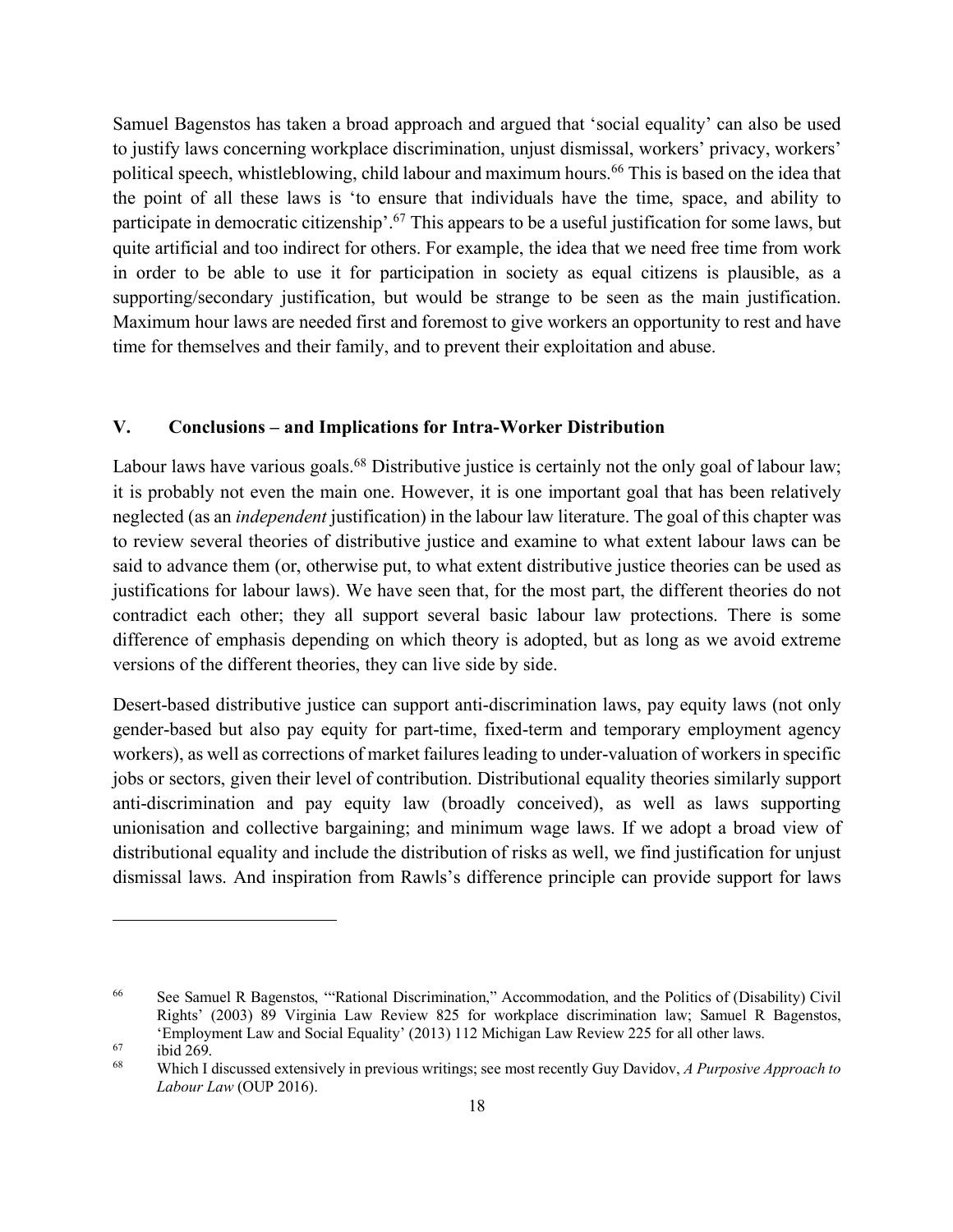that protect/advance the situation of low-wage, precarious workers. Finally, relational equality theories support minimum wage laws; accommodation for people with disabilities; protection for precarious workers; and potentially (if adopting a broad view) also laws supporting unions and collective bargaining, and various other employment standards.

It should be made clear that these justifications provide only a *prima facie* case for the abovementioned laws; a full consideration must also take into account additional justifications as well as possible critiques (conflicting normative arguments), apart from distributive justice.

Alongside support for current labour laws, theories of distributive justice point attention to one area in which current laws are especially lacking: the proliferation of two-tier (or dual) labour markets. There are two different levels to this problem, the micro level (of a specific organisation/employer) and the macro level. At the micro level, the problem presents itself in three different ways. First, a distinction between full-time long-term employees and other employees who are relegated to fixed-term, part-time, temporary or otherwise 'second grade' contracts. Second, a division between 'insiders' who enjoy a full package of rights and benefits and 'outsiders' who work for the benefit of the organisation but are formally employed by a contractor or a temporary employment agency, where the level of wages and benefits is significantly lower. Third, in unionised workplaces, there are sometimes collective agreements that create two tiers of workers, allowing veteran workers to enjoy generous benefits but depriving new workers of these benefits. In all three methods, workers at the 'secondary' markets are relegated to an inferior position. At the macro level, there are sharp distinctions between unionised and non-unionised workplaces, which are even more extreme when comparing workers at governmental monopolies (who often have the power to exert exceptional pressure and enjoy exceptional rewards as a result) with low-wage workers in small private-sector establishments.

The sufficientarian approach associated with relational equality is not likely to support significant interventions to address intra-worker disparities, as long as the workers in secondary markets are guaranteed minimum protections (minimum wage etc.). However, the other two theories seem to support radical changes. This is true for distributive justice based on desert, because the sharp differences between workers noted above are often not based on contribution or effort (or any other desert-base). The case for significant intervention is even stronger if we accept the ideas of luck egalitarianism (or otherwise the basic premise of distributional equality) – as I think we should. The reasons for being in the secondary market are often – even if not always – arbitrary, a mere bad luck. Sharp differences between the income and benefits of different workers that result from bad luck cannot be justified. Redistribution is justified, and required, to correct this injustice. The question then becomes how to separate differences in pay that *can* be justified (based on contribution/effort) from arbitrary (bad luck) differences that cannot be justified, and what are the best methods to prevent/correct the latter.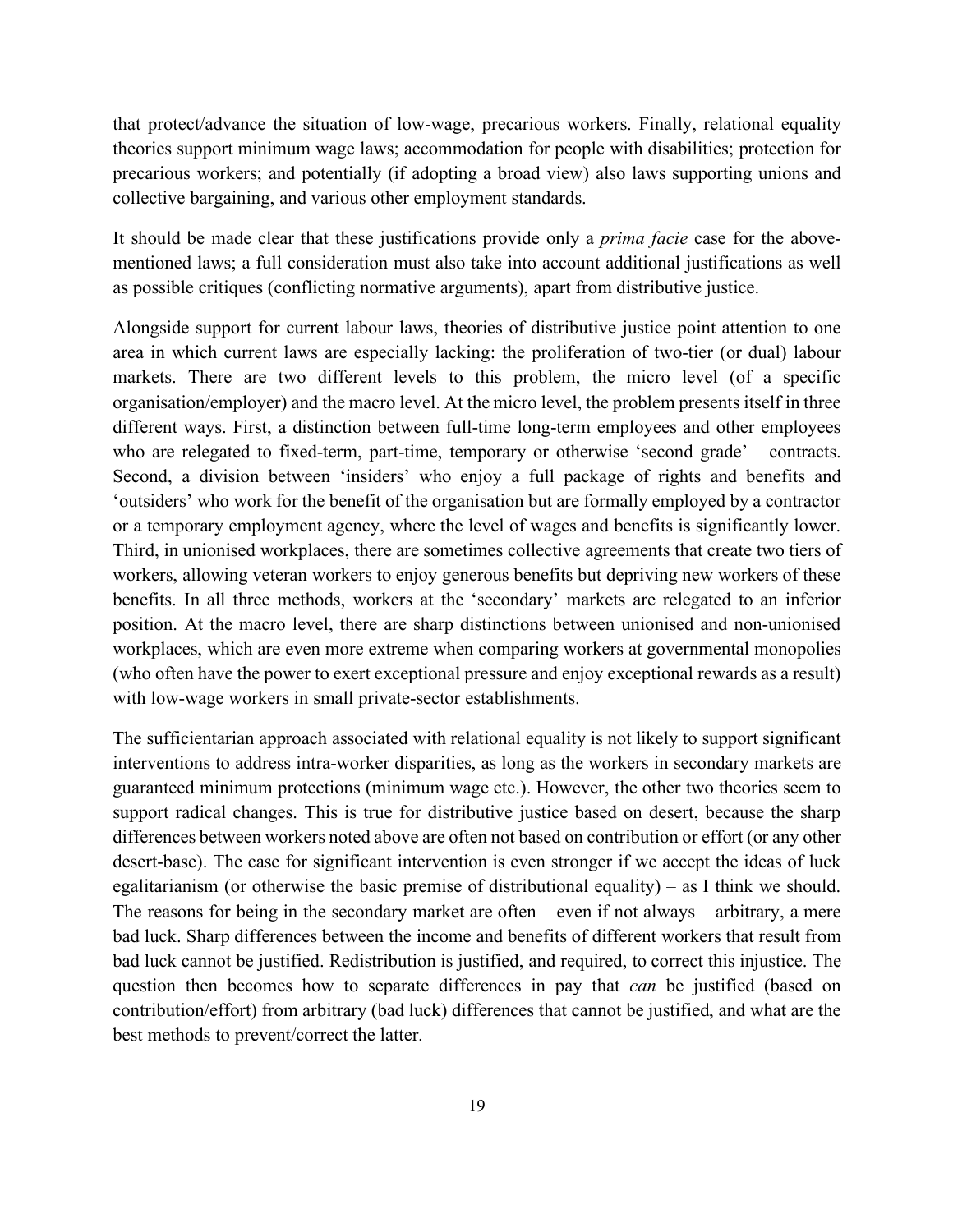A further complication that requires special attention is how to amend existing labour laws that *cause* distributional injustice, and how to do so without jeopardising the goals of these laws. It is important to realise that at least *some* of the problem of intra-worker distributional injustice is caused by labour laws. One does not have to accept a strict 'free market' adherence to acknowledge that some degree of cost-shifting as a result of labour laws takes places, and could lead to regressive redistribution, as noted above. One common strategy used by employers to avoid the costs of labour laws is shifting work to secondary labour markets, where costs can be minimized.<sup>69</sup> Measures must be taken to *prevent* the proliferation of secondary markets and the ability to use them as 'shelters' from legal obligations. I have noted in part III above that a careful distributional analysis is required for each labour law to examine the expected distributive results; legislatures have sometimes failed to perform such an analysis, or at least failed to adopt the necessary preventive measures. In some cases, the problem is not with costs created directly by labour laws but with strategies adopted by labour unions that lead to greater inequality between groups of workers.<sup>70</sup> Again, the implication is not to avoid unionisation, but rather to finds ways to address and minimize such concerns.

Our starting point should be that luck necessarily plays some role in a market economy, so if we want a market economy (and we do) we have to accept it to some extent. The goal is not to eliminate the impact of luck completely, but to minimise it as much as possible, especially by preventing clear-cut cases of distributive injustice. Singling out the cases in which a distinction between groups of workers is not based on desert but rather results from mere bad luck is not easy; a full attempt to do so will have to await future research. For now, I will make just a few preliminary points. First, two-tier collective agreements cannot be justified; they are a stark example of distributive injustice. Second, labour laws should not allow 'temporary' positions (whether in direct employment or indirectly through temporary employment agencies) that are not truly temporary in reality. When such methods are used only to relegate the worker to a secondary market, artificially, the distributional injustice cannot be tolerated. Third, to minimise the distinction between unionised and non-unionised workers, all effort must be made to ensure real and effective freedom of association; the ability of monopolies and their workers to exert excessive rents must be curtailed, possibly through price control (on the firms) and some limitations on the right to strike (on the unions); and a system of extension orders should be considered (to extend some of the benefits secured by unionised workers to non-unionised workplaces as well). Finally, a maximum wage law, limiting the ratio between the top and bottom salaries in the same firm, is

<sup>69</sup> See, e.g., Sharon Rabin-Margalioth, 'Cross Employee Redistribution Effects of Mandated Benefits' (2003) Hofstra Labor & Employment Law Journal 311.

<sup>70</sup> See Mundlak (n 8) 319-21; Davies (n 8) 273-6, 280-1.